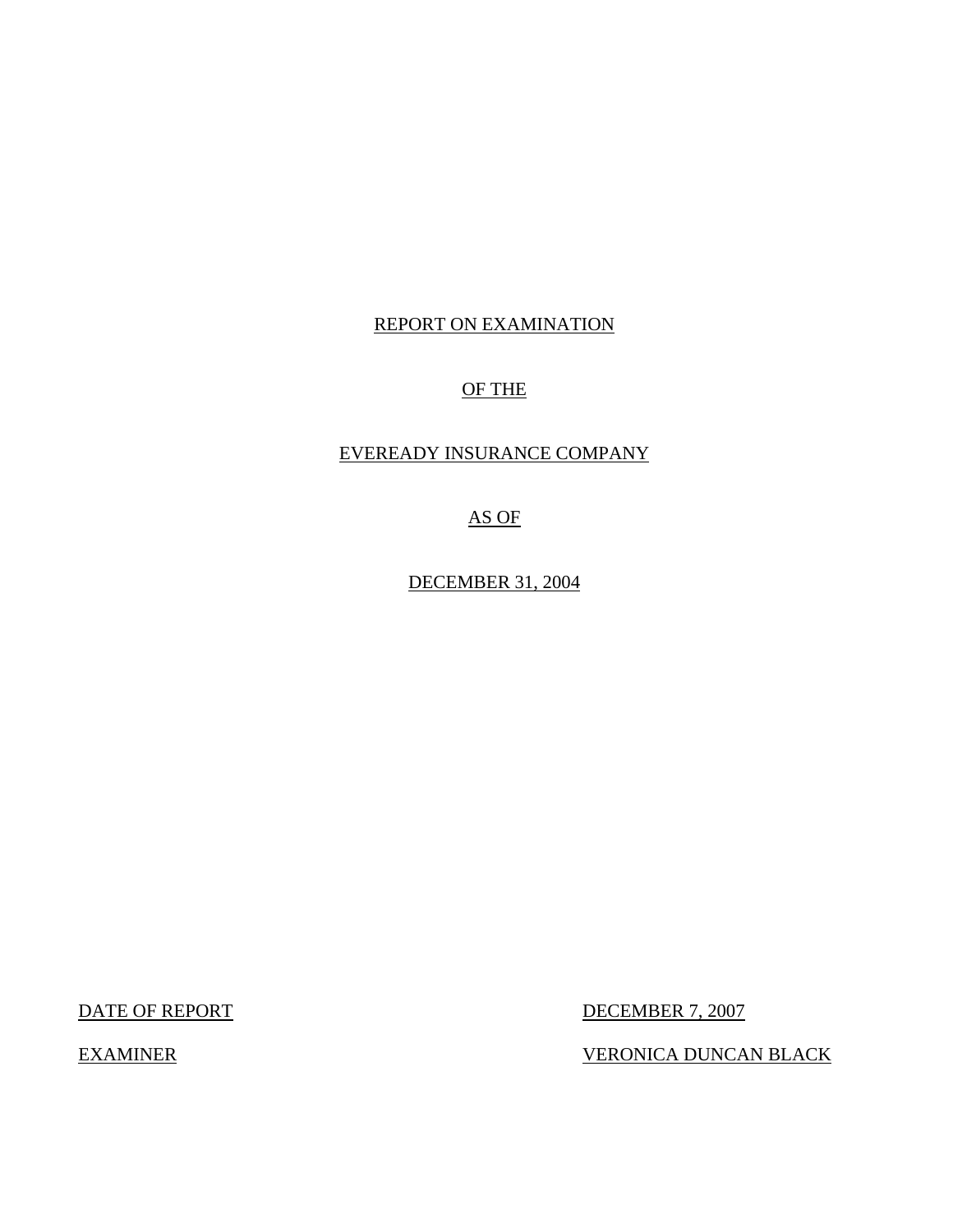## TABLE OF CONTENTS

|    | <b>ITEM NO.</b>                                     |                                                                                                                                                                                                        | PAGE NO.                                              |
|----|-----------------------------------------------------|--------------------------------------------------------------------------------------------------------------------------------------------------------------------------------------------------------|-------------------------------------------------------|
| 1. |                                                     | Scope of examination                                                                                                                                                                                   | $\overline{2}$                                        |
| 2. |                                                     | Description of Company                                                                                                                                                                                 | 3                                                     |
|    | A.<br><b>B.</b><br>C.<br>D.<br>E.<br>F.<br>G.<br>H. | Management<br>Territory and plan of operation<br>Reinsurance<br>Holding company system<br><b>Abandoned Property Law</b><br>Significant operating ratios<br>Accounts and records<br>Custodial agreement | $\mathfrak{Z}$<br>5<br>6<br>8<br>11<br>11<br>12<br>16 |
| 3. |                                                     | <b>Financial statements</b>                                                                                                                                                                            | 18                                                    |
|    | $\mathbf{A}$<br><b>B.</b><br>C.                     | <b>Balance</b> sheet<br>Underwriting and investment exhibit<br>Capital and surplus account                                                                                                             | 18<br>20<br>21                                        |
| 4. |                                                     | Losses and loss adjustment expenses                                                                                                                                                                    | 21                                                    |
| 5. |                                                     | Market conduct activities                                                                                                                                                                              | 22                                                    |
| 6. |                                                     | Compliance with prior report on examination                                                                                                                                                            | 23                                                    |
| 7. |                                                     | Summary of comments and recommendations                                                                                                                                                                | 24                                                    |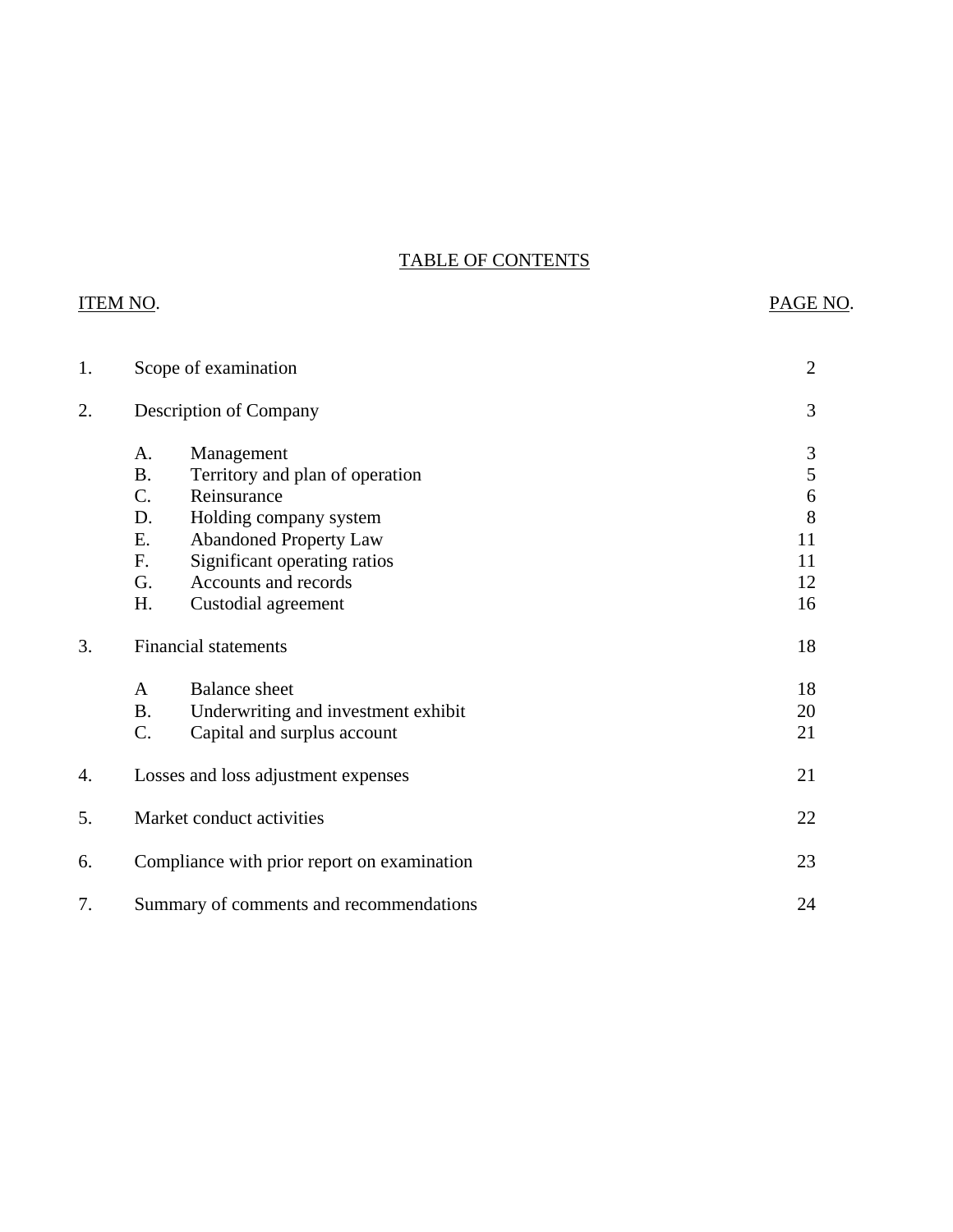

STATE OF NEW YORK INSURANCE DEPARTMENT 25 BEAVER STREET NEW YORK, NEW YORK 10004

December 7, 2007

Honorable Eric R. Dinallo Superintendent of Insurance Albany, New York 12257

Sir:

Pursuant to the requirements of the New York Insurance Law, and in compliance with the instructions contained in Appointment Number 22348 dated March 14, 2005 attached hereto, I have made an examination into the condition and affairs of Eveready Insurance Company as of December 31, 2004, and submit the following report thereon.

Wherever the designations "the Company" or "Eveready" appear herein without qualification, they should be understood to indicate Eveready Insurance Company.

Wherever the term "Department" appears herein without qualification, it should be understood to mean the New York Insurance Department.

The examination was conducted at the Company's home offices located at 59 Maiden Lane, New York, New York 10038.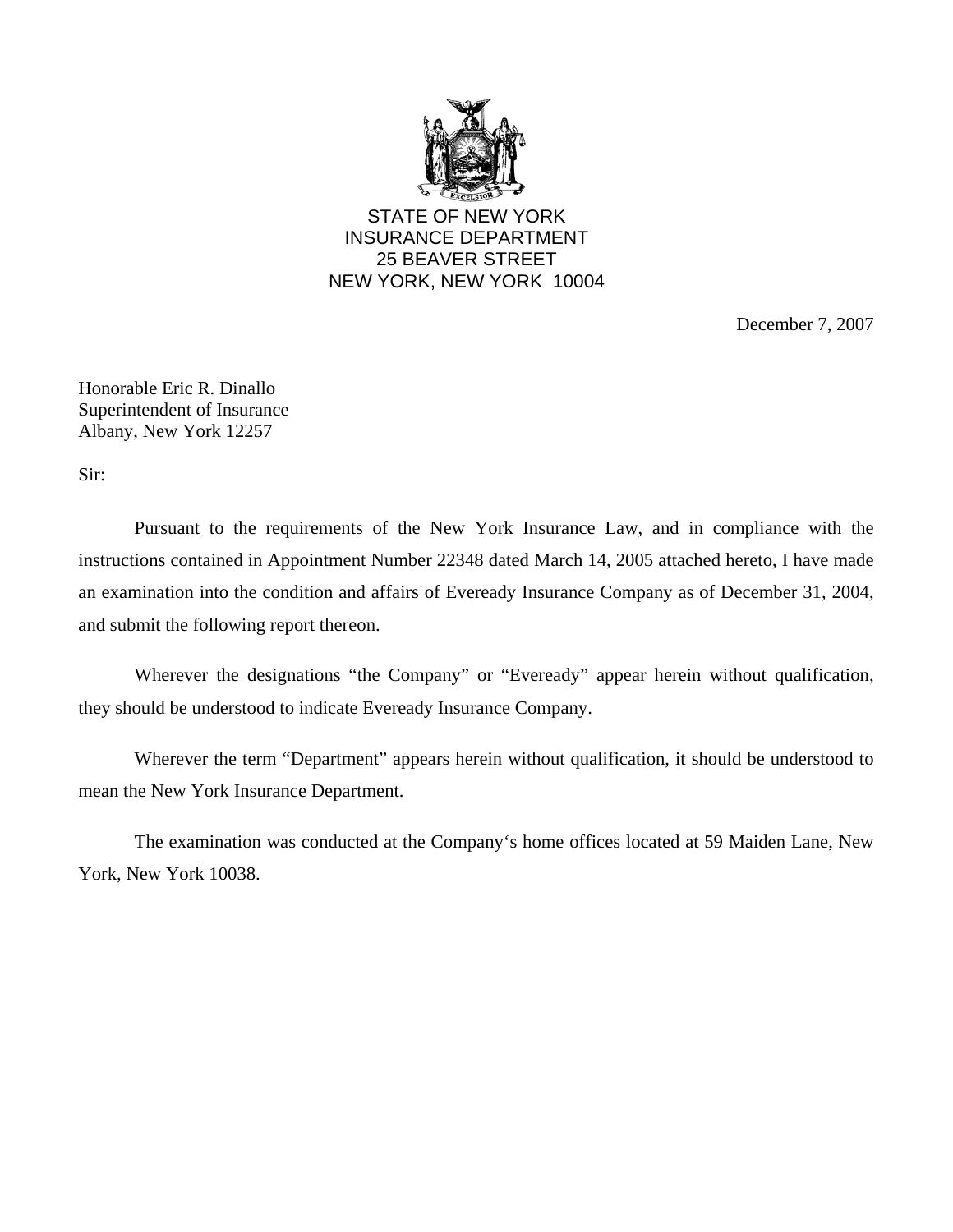## **1. SCOPE OF EXAMINATION**

<span id="page-3-0"></span>The previous examination was conducted as of December 31, 1999. This examination covered the five year period from January 1, 2000 through December 31, 2004. Transactions occurring subsequent to this period were reviewed where deemed appropriate by the examiner.

The examination comprised a complete verification of assets and liabilities as of December 31, 2004. The examination included a review of income, disbursements and company records deemed necessary to accomplish such analysis or verification and utilized, to the extent considered appropriate, work performed by the Company's independent public accountants. A review or audit was also made of the following items as called for in the Examiners Handbook of the National Association of Insurance Commissioners ("NAIC"):

> History of Company Management and control Corporate records Fidelity bond and other insurance Territory and plan of operation Growth of Company Business in force by states Loss experience Reinsurance Accounts and records Financial statements

A review was also made to ascertain what action was taken by the Company with regard to comments and recommendations contained in the prior report on examination.

This report on examination is confined to financial statements and comments on those matters, which involve departures from laws, regulations or rules, or which are deemed to require explanation or description.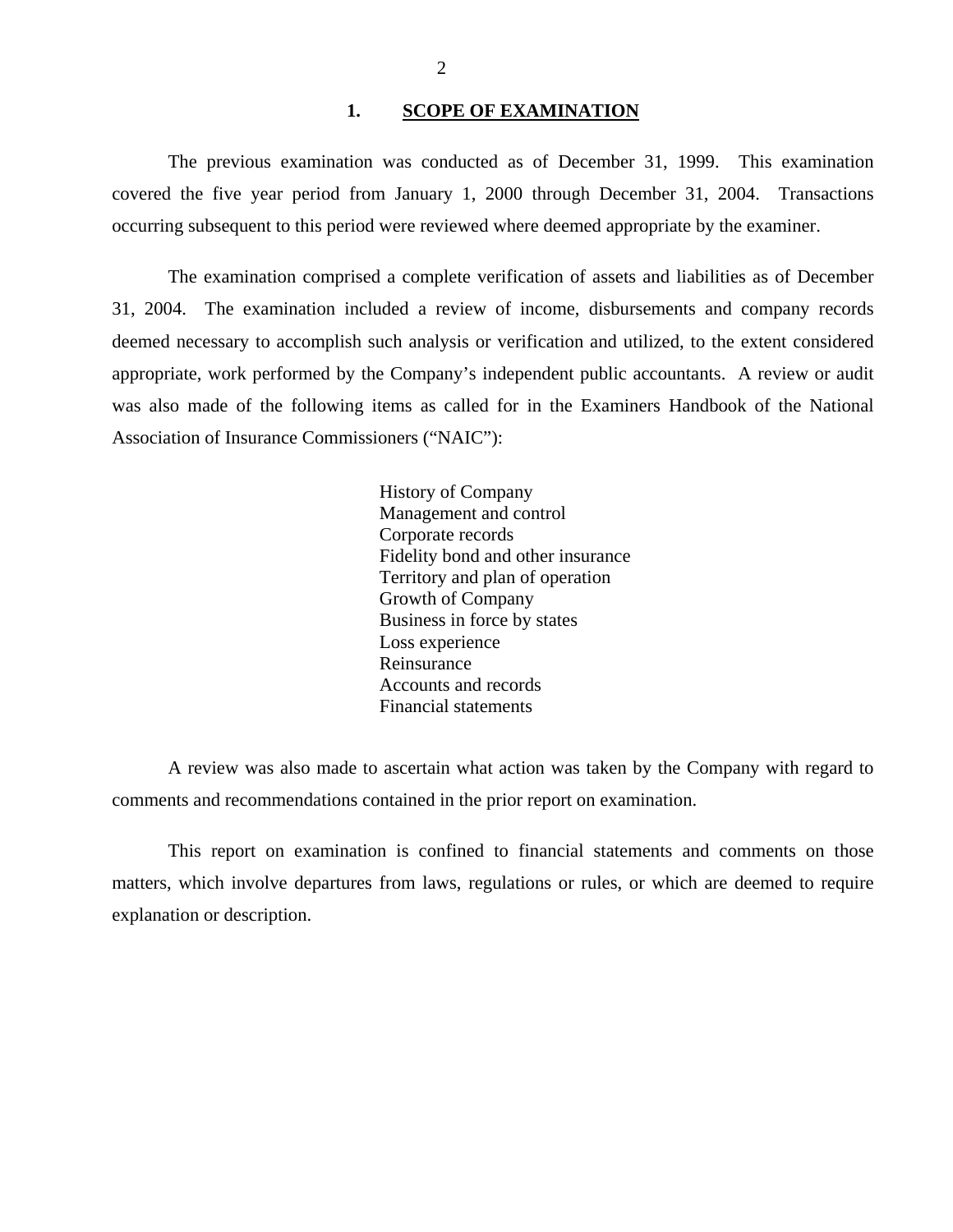## 3 **2. DESCRIPTION OF COMPANY**

Eveready was incorporated under the laws of the State of New York on August 8, 1963 and became licensed to do insurance business on May 1, 1965.

In 2002, pursuant to the estate settlement of both Isidore and Irene Wollerstein, Marc Wollerstein and Alan Wollerstein acquired controlling interest or 23.62% in the Company, and have been deemed the ultimate controlling persons of Eveready Insurance Company. Marc and Alan Wollerstein share equally in the 23.62% interest in Eveready's common stock.

The Company's paid up capital of \$350,000 consists of 700,000 shares of common stock at a par value of \$.50 per share. All authorized shares are outstanding. The total gross paid in capital and contributed surplus as of December 31, 2004, was \$490,000.

A. Management

Pursuant to the Company's charter and by-laws, management of the Company is vested in a board of directors consisting of not less than thirteen members. As of December 31, 2004, the Company's board of directors was comprised of the following twelve members:

| <b>Name and Residence</b>                   | <b>Principal Business Affiliation</b>  |
|---------------------------------------------|----------------------------------------|
| Abraham Baum<br>Bosque De Las Lomas, Mexico | Entrepreneur                           |
| Gudelio Friedstadt<br>Corona Del Mar, CA    | Entrepreneur                           |
| Herbert Futoran                             | Vice President and Attorney of Record, |
| New York, NY                                | <b>Eveready Insurance Company</b>      |
| Jeffrey A. Futoran                          | Secretary and Treasurer,               |
| New York, NY                                | <b>Eveready Insurance Company</b>      |
| Roni Futoran<br>Woodbury, NY                | <b>Science Teacher</b>                 |
| <b>Edward Charles Harrison</b>              | Chief Information Officer,             |
| Chappaqua, NY                               | <b>Eveready Insurance Company</b>      |
| <b>Malcolm Robinson</b>                     | Manager,                               |
| Manhasset, NY                               | <b>Eveready Insurance Company</b>      |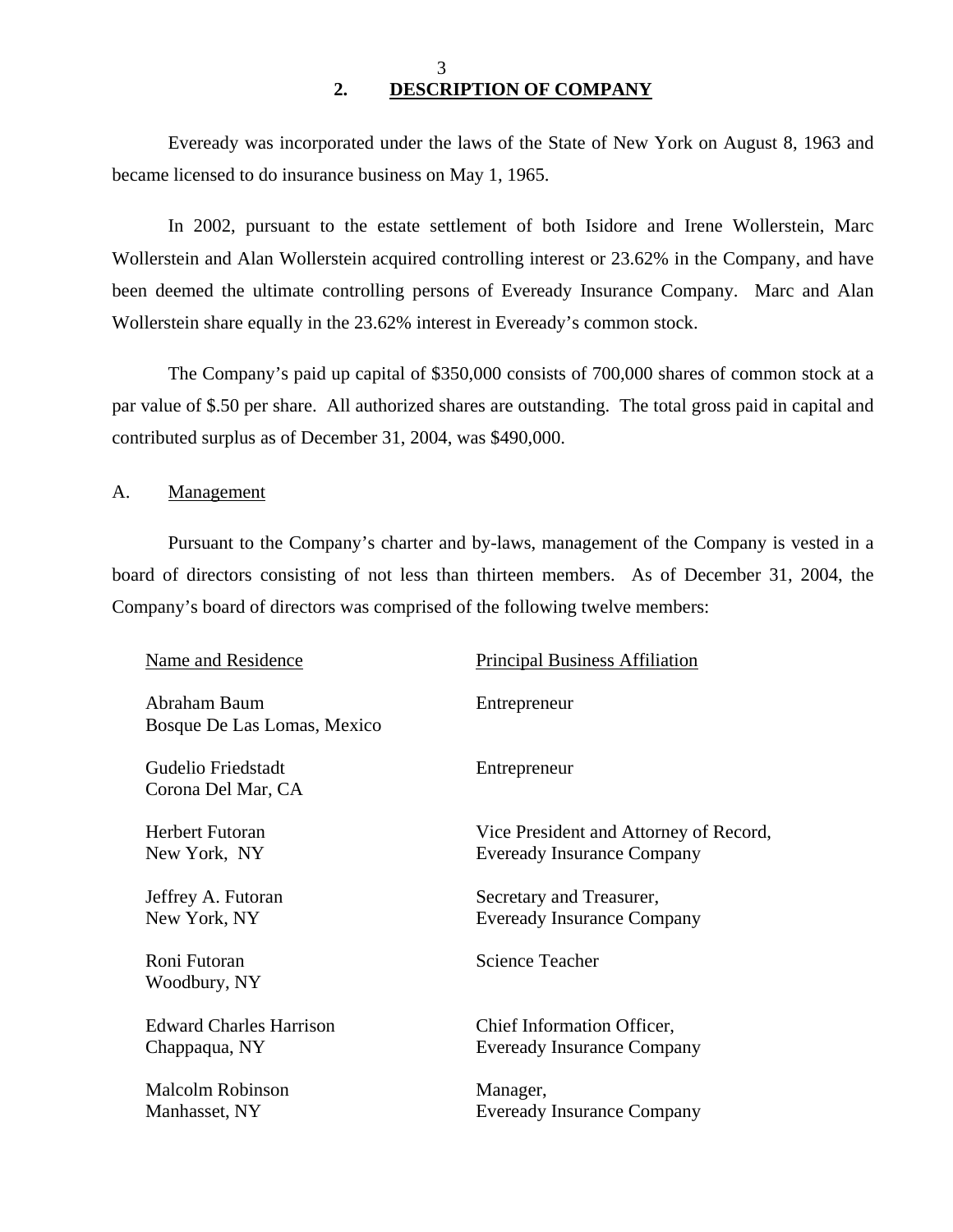| Name and Residence                     | <b>Principal Business Affiliation</b>                                                                                 |
|----------------------------------------|-----------------------------------------------------------------------------------------------------------------------|
| William Silverman<br>Lake Worth, FL    | Retired                                                                                                               |
| Alan Wollerstein<br>Dix Hill, NY       | Chairman of the Board of Directors and Vice<br>President and Attorney of Record,<br><b>Eveready Insurance Company</b> |
| Andrew Wollerstein<br>New York, NY     | Director of Information System,<br><b>Eveready Insurance Company</b>                                                  |
| Marc Wollerstein<br>Roslyn Heights, NY | President,<br><b>Eveready Insurance Company</b>                                                                       |
| Neil Wollerstein                       | Attorney of Record,                                                                                                   |

New York, NY Eveready Insurance Company

4

It is noted that as of the examination date, the Company had only twelve directors, which is less than the number stipulated in its charter and bylaws. Further, Section  $1201(a)(5)(B)(v)$  of the New York Insurance Law requires that the number of directors shall not be less than thirteen.

It is recommended that the Company comply with its charter and by-laws and with Section  $1201(a)(5)(B)(v)$  of the New York Insurance Law by ensuring that it maintains at least thirteen members on its board of directors. The Company advised that the failure to maintain thirteen directors on its board was caused by the death of a couple of directors and that it had made diligent efforts to replace each, as the vacancies occurred, with a qualified candidate. Subsequent to the examination date, the board appointed an additional director to fill the remaining vacancy.

The board of directors met five times during each calendar year for the period under examination. A review of the minutes of the board of directors' meetings held during the examination period indicated that the meetings were generally well attended and each board member has an acceptable record of attendance.

A review of the Company's compliance with Section 312 of the New York Insurance Law revealed that it did not retain signed statements by its directors acknowledging that they had read the prior report on examination. Section 312 of the New York Insurance Law requires the Superintendent of Insurance to forward a copy of the report on examination as filed for public inspection to every insurer examined. Additionally, this section requires that the insurer furnish a copy of such report to each member of its board of directors, who in turn must sign a statement which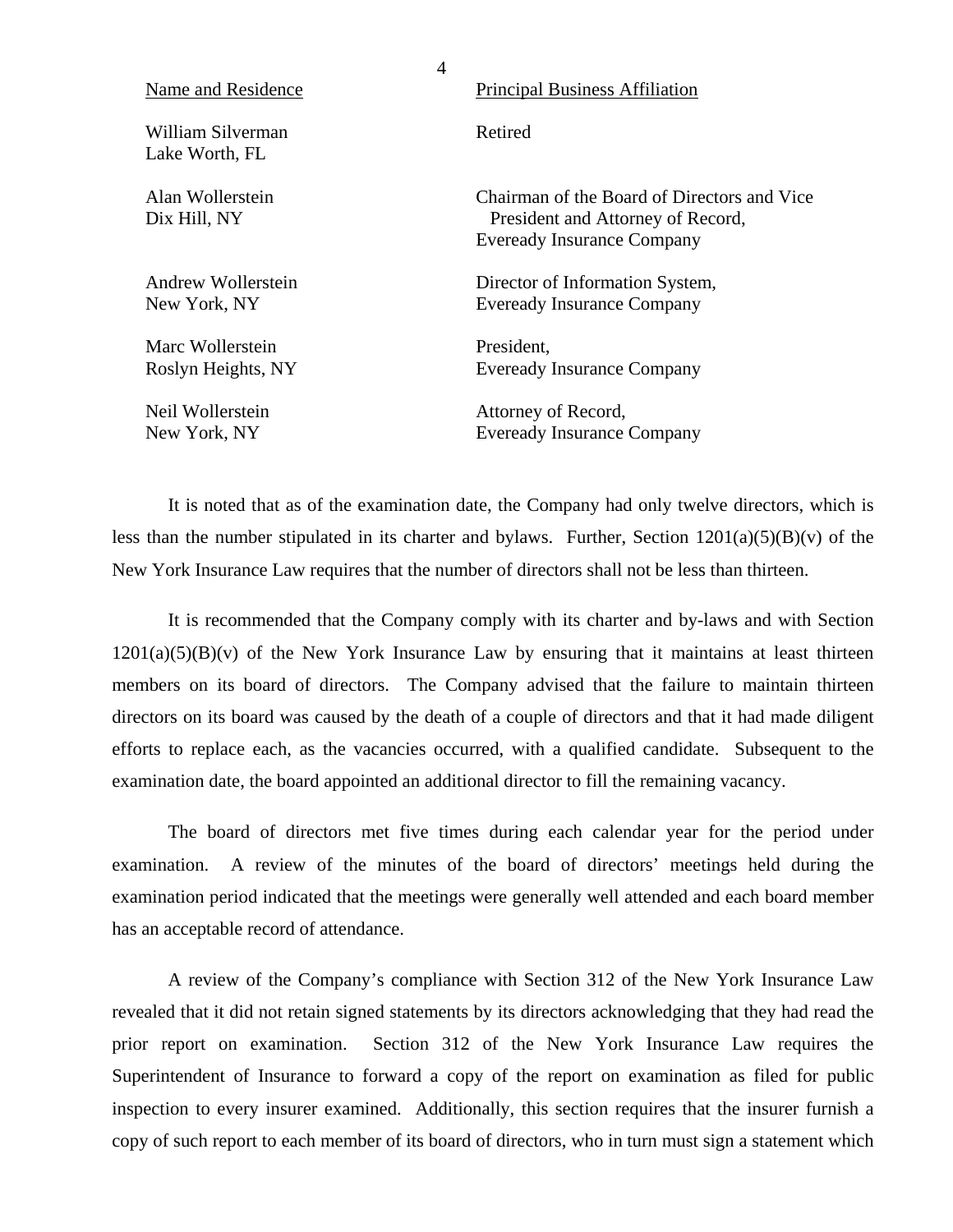must be retained in the insurer's files confirming that such member has received and read the report on examination.

It is recommended that the Company retain statements confirming that each board member has received and read the report on examination pursuant to Section 312(b) of the New York Insurance Law.

As of December 31, 2004, the principal officers of the Company were as follows:

| Name             | Title                   |
|------------------|-------------------------|
| Marc Wollerstein | President               |
| Jeffrey Futoran  | Secretary and Treasurer |
| Alan Wollerstein | Vice President          |

## B. Territory and Plan of Operation

As of December 31, 2004, the Company was licensed to write business only in the State of New York.

As of the examination date, the Company was authorized to transact the kinds of insurance as defined in the following numbered paragraphs of Section 1113(a) of the New York Insurance Law:

## Paragraph Line of Business

| 13 | Personal injury liability |
|----|---------------------------|
|----|---------------------------|

- 14 Property damage liability
- 19 Motor vehicle and aircraft physical damage

Based on the lines of business for which the Company is licensed and the Company's current capital structure, and pursuant to the requirements of Articles 13 and 41 of the New York Insurance Law, the Company is required to maintain a minimum surplus to policyholders in the amount of \$350,000.

The Company is a property and casualty insurer writing primarily private passenger automobile liability and physical damage coverage with a small amount of commercial automobile business in the downstate area of New York. Its business is developed through an independent agency distribution platform of approximately 475 brokers. It also utilizes two of its affiliates, the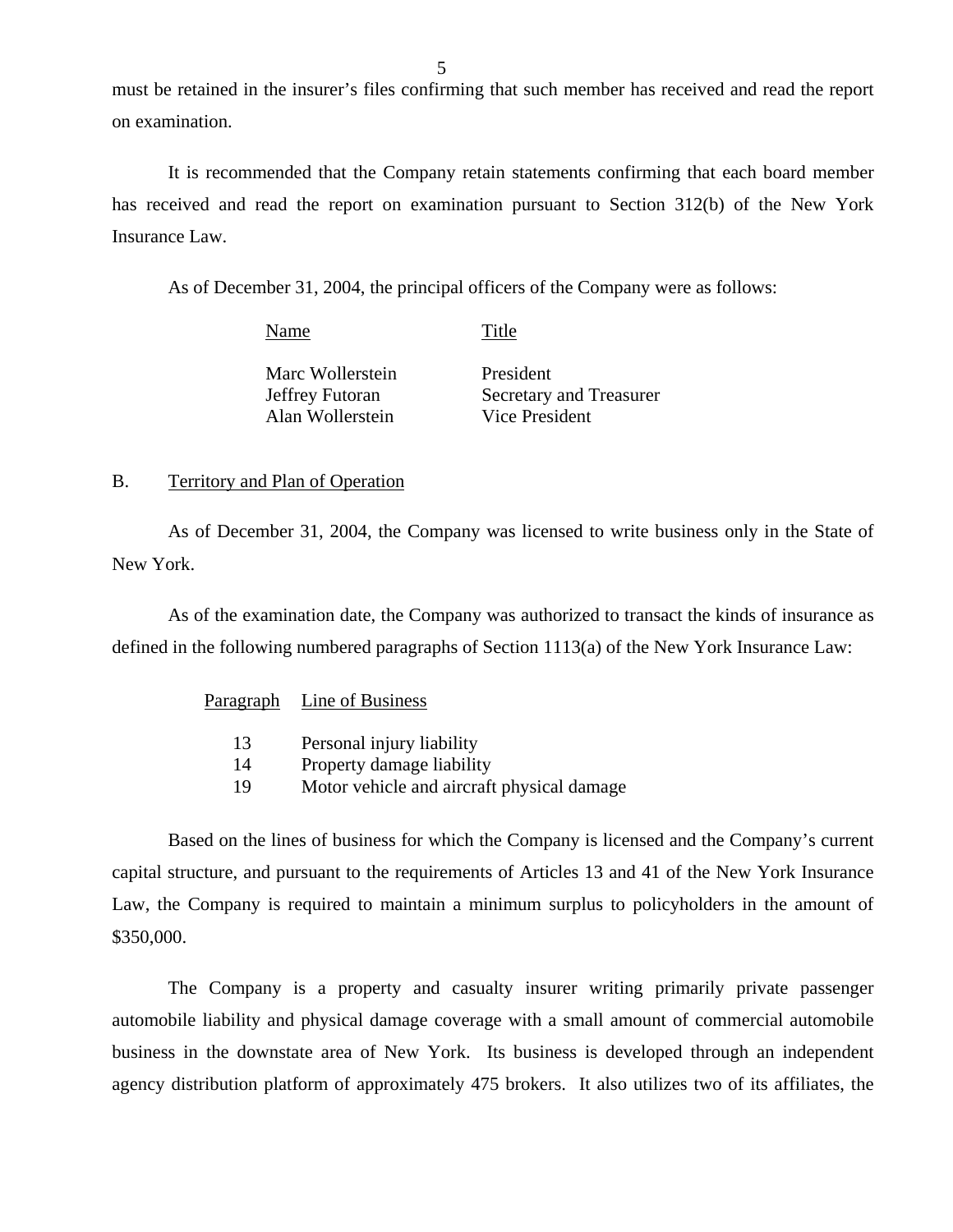Wallace Brokerage Corporation and the Profile Agency, to generate business. The affiliates produce approximately 50% of the Company's total book of business.

The Company's writings decreased from 2000 to 2004 largely due to changes in its underwriting guidelines as well as greater overall competition in the automobile line of business.

The following schedule shows the Company's direct premiums written in the State of New York for the period under examination:

| Calendar year | <b>Direct Premiums Written</b> |
|---------------|--------------------------------|
| 2000          | \$26,025,050                   |
| 2001          | \$30,179,525                   |
| 2002          | \$28,692,416                   |
| 2003          | \$24,328,939                   |
| 2004          | \$21,020,811                   |

## C. Reinsurance

#### Assumed

The Company does not assume any business.

#### Ceded

The Schedule F data as contained in the Company's filed annual statement was found to accurately reflect its reinsurance transactions.

The examiner reviewed all ceded reinsurance contracts in effect at December 31, 2004. As of the examination date, the Company had one reinsurance agreement in place that provided an excess of loss as well as quota share protection coverage. The contract contained the required standard clauses including an insolvency clause meeting the requirements of Section 1308 of the New York Insurance Law.

It was noted that the Company's reinsurance agreement provided an offset clause that was not in compliance with Section 7427 of the New York Insurance Law, which requires that in the event of the insolvency of either party to the agreement then offset shall be allowed to the extent permitted. The offset clause contained in the contract read as follows:

"The Company or the reinsurer may offset any balance, whether on account of premium, commission, claims or losses, adjustment expense, salvage, or otherwise,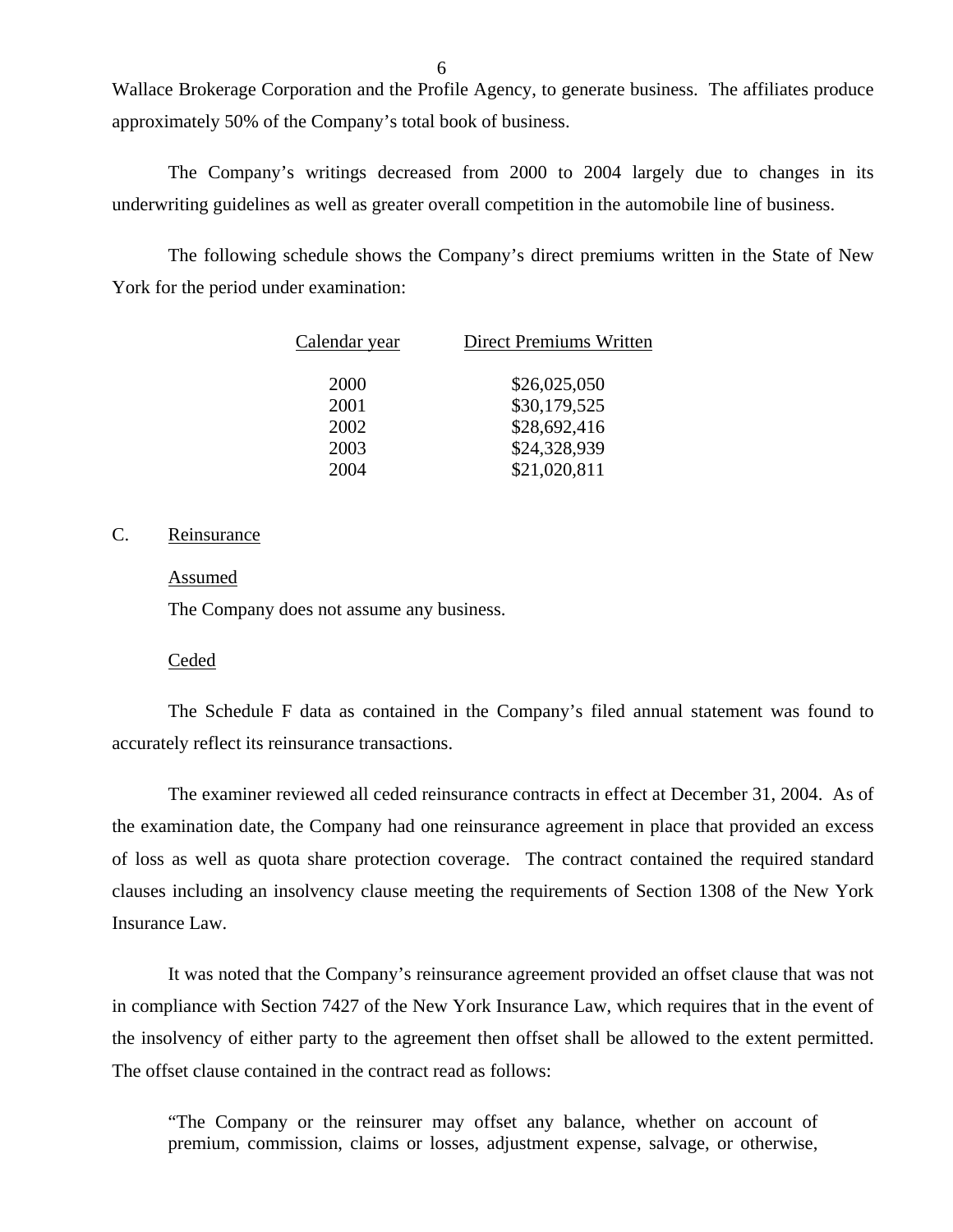7

due from one party to the other under this Agreement or under any other agreement heretofore or hereafter entered into between the Company and the Reinsurer."

It is recommended that the Company amend its reinsurance agreement to include wording which states that in the event of the insolvency of either party to the agreement then offset shall be allowed to the extent permitted by the provisions of Section 7427 of the New York Insurance Law.

The Company had the following ceded reinsurance program in effect at December 31, 2004:

| <b>Type of treaty</b>                                                          | Cession                                                                                                                                                                                                                                                     |
|--------------------------------------------------------------------------------|-------------------------------------------------------------------------------------------------------------------------------------------------------------------------------------------------------------------------------------------------------------|
| Property / Casualty:                                                           |                                                                                                                                                                                                                                                             |
| Quota share Reinsurance of Auto Physical<br>Damage Business<br>100% Authorized | Section $(a)$ :<br>61.01% quota share with respect to business in<br>force at the effective time and date of treaty,<br>subject to a limit of \$75,000 per risk and a<br>limitation of \$225,000 on all risks involving one<br>occurrence.                  |
|                                                                                | Section $(b)$ :<br>25% quota share with respect to business<br>becoming effective at and after the effective time<br>and date of treaty, subject to a limit of \$75,000<br>per risk and a limitation of \$225,000 on all risks<br>involving one occurrence. |
| <b>Excess of Loss Reinsurance of Automobile</b><br><b>Liability Business</b>   | <b>Automobile Bodily Injury:</b><br>Limit of \$900,000 excess of \$100,000                                                                                                                                                                                  |
| 100% Authorized                                                                | <b>Automobile Property Damage Liability:</b><br>Limit of \$900,000 excess of \$100,000                                                                                                                                                                      |
|                                                                                | <b>Automobile Liability Combined Single Limit:</b><br>(Bodily and Property Damage)<br>Limit of \$900,000 excess of \$100,000                                                                                                                                |
|                                                                                | Uninsured or Underinsured Motorists Coverage:<br>Limit of \$200,000 excess of \$100,000                                                                                                                                                                     |
|                                                                                | <b>Automobile Personal Injury Protection:</b><br>Limit of \$900,000 excess of \$100,000                                                                                                                                                                     |
|                                                                                | <b>Combination Retention Cover on Automobile</b><br>Bodily Liability, Underinsured and<br><b>Underinsured Motorist Coverages and</b><br><b>Automobile Personal Injury Protection:</b><br>Limit of the difference between the sum of the                     |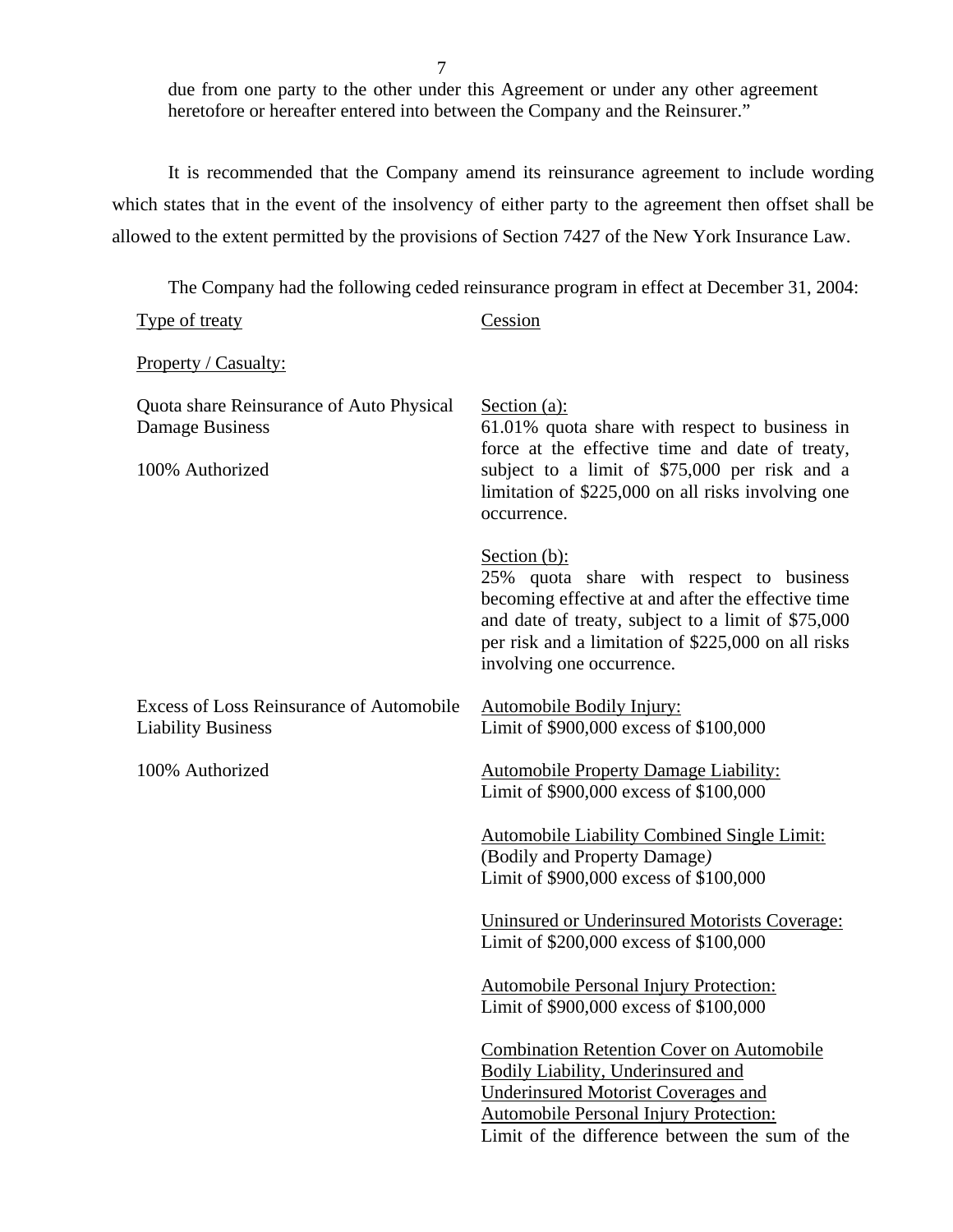<span id="page-9-0"></span>8

separate Company Retentions on the classes of business involved and the Company Retention for this Combination Retention Cover

## Loss in Excess of Policy Limit:

The reinsurer shall afford an additional reinsurance to the Company for 75% of only that portion of the amount paid to the third party claimant, which is in excess of the greater of the Company's policy limit or the Company's retention. The reinsurer's liability for losses in Excess of Policy Limits and Extra Contractual obligations combined arising out of all occurrences taking place during each agreement year shall not exceed \$2,000,000.

#### Extra Contractual Obligation:

Loss in Excess of Policy Limit:

The reinsurer shall afford an additional reinsurance to the Company for 75% of that portion of the Extra Contractual Obligation which is in excess of the Company's retention. The reinsurer's liability for losses in Excess of Policy Limits and Extra Contractual obligations combined arising out of all occurrences taking place during each agreement year shall not exceed \$2,000,000.

The Company is a participant to one reinsurance agreement, which has been in existence since the prior examination. The Company, however, modified its reinsurance coverage by eliminating catastrophe coverage for its automobile physical damage business and eliminating no-fault coverage from its quota share coverage for business written on and after July 1, 2002. It also discontinued its quota share coverage for its personal auto liability business. As of January 1, 2004, it reduced its quota share physical damage coverage to twenty- five percent. The ceding commission rate has also been reduced from 38.50% to 32.5%. Its largest net amount insured of \$100,000 on any single risk has remained the same compared with the prior examination report.

#### D. Holding Company System

Alan Wollerstein and Marc Wollerstein have been deemed the ultimate controlling persons of Eveready Insurance Company by reason of ownership of 23.62% of Eveready's commons stock. They are also the controlling persons of Wallace Brokerage Corporation ("Wallace") and Profile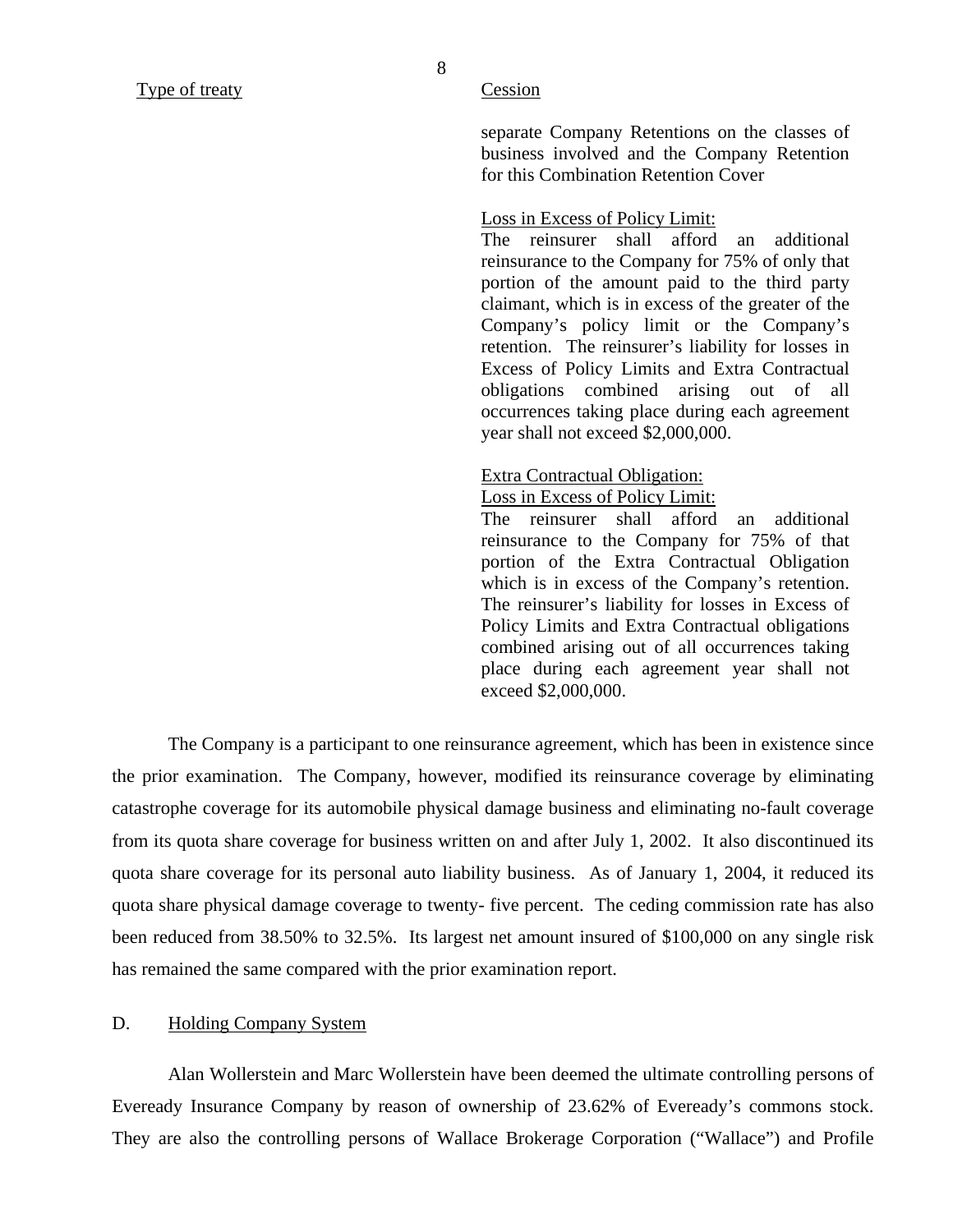Agency Incorporated ("Profile"). Alan Wollerstein and Marc Wollerstein, together with the three controlled entities, constitute a holding company system as defined in Section 1501(a) (6) of the New York Insurance Law.

A review of the holding company registration statements filed with this Department indicated that such filings were complete and were filed in a timely manner pursuant to Article 15 of the New York Insurance Law and Department Regulations 52 and 52-A.

The following is a chart of the holding company system at December 31, 2004:



Note: Alan and Marc Wollerstein share equally in the percentages indicated above.

At December 31, 2004, the Company was party to the following agreements with other members of its holding company system:

## Profile Agency Agreement

The Company and its affiliate, Profile Agency Incorporation ("Agent"), entered into an agency agreement effective July 22, 1987. Pursuant to the terms of the agreement, the Agent has the authority to bind the Company to contract of insurance subject to the Company's underwriting guidelines and limitation. The Agent receives and deposits premium receipts in accordance with Department Regulation 29. The Agent also receives a commission compensation fee of not less than 15% or greater than 25% for the services rendered. In August 1987, the Department approved a supplemental rider which amended this agreement.

Pursuant to the provisions of Department Regulation 52-A, with regard to business placed with an authorized property/casualty insurance company and produced by any licensed producer that is a parent or an affiliate of such insurer, Part 80-2.3(b) of Department Regulation 52-A requires that:

"Prior to the effective date of a policy issued or issued for delivery or renewed in this state, a licensed producer, as described in subdivision (a) of this section, shall deliver to the prospective insured written notice disclosing the relationship between the insurer and the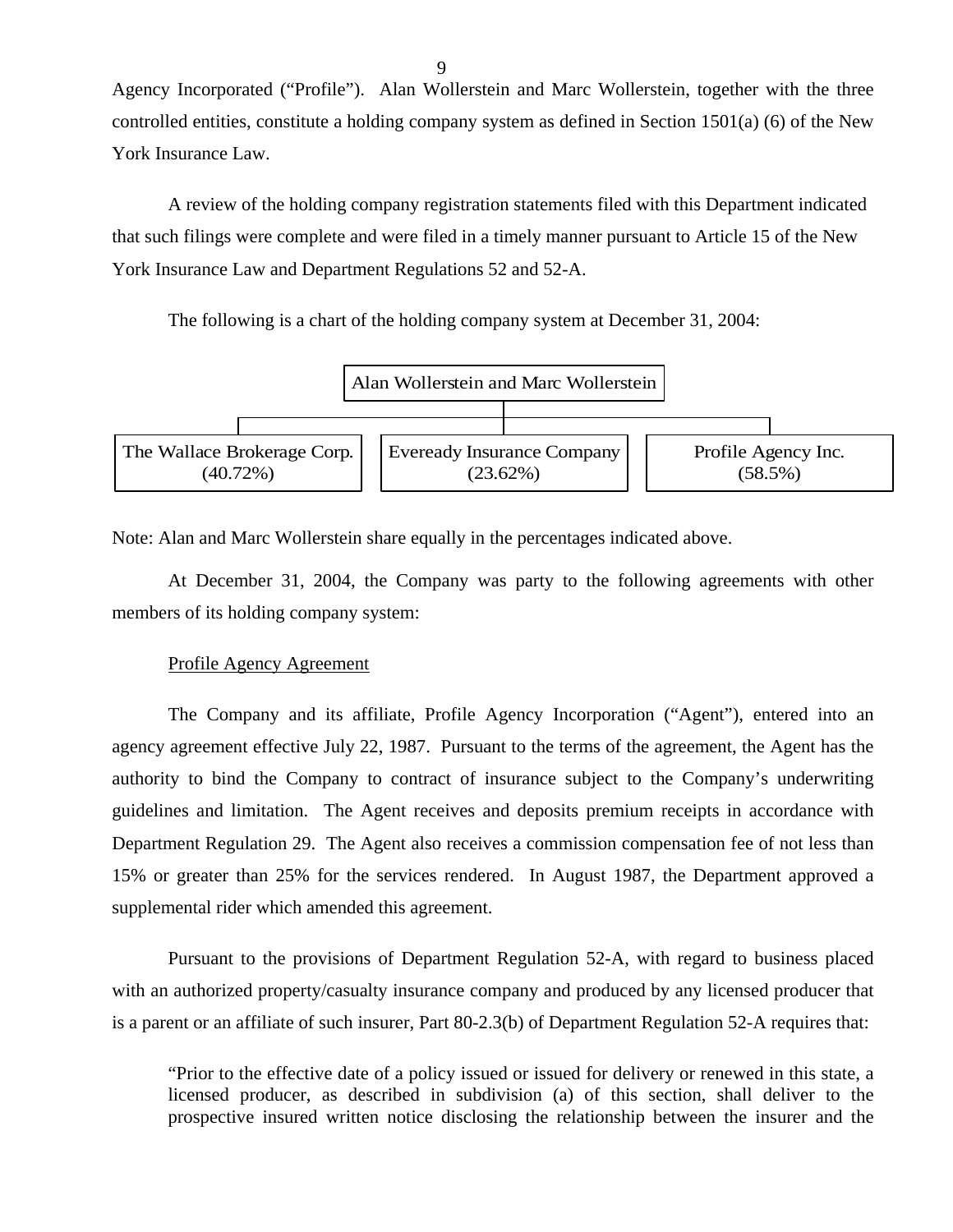producer. The notice shall state that the insured will not receive any special benefit or advantage because of that relationship."

Business placed with the Company by Profile Agency Inc. ("Profile") is subject to the aforementioned provisions. Upon review, it was noted that Profile never provided written notification to the Company's insureds of the relationship between the Company and the producer and stating that the insured would not receive any special benefit or advantage because of that relationship. It is recommended that the Company ensure that Profile provide the proper written notice to its insureds pursuant to the provisions of Part 80-2.3(b) of Department Regulation 52-A.

## Wallace Brokerage Agreement

Effective July 22, 1987, the Company entered into a brokerage agreement with its affiliate, Wallace Brokerage Corporation ("Broker"). Under the terms of the agreement, the Broker does not have the authority to bind the Company to a contract of insurance and the Company has the absolute right to decline or accept any insurance application or to cancel any and all insurance that may be written by the broker. The agreement and a supplemental rider were non-disapproved by this Department.

The agreement provides that the broker is to be compensated as follows:

"As full compensation for services where Company has received payment, Company shall pay twelve percent Broker commission unless stated otherwise in writing by the Company prior to the binding of insurance… The rate of commission allowable shall be subject to change by Company at any time by written notice to Broker respecting insurance written or renewed thereafter."

A review of premium transactions associated with this agreement revealed that the Company was compensating Wallace Brokerage Corporation with varying commission rates of 8%, 10% and 15%; the Company could not provide evidence of written notice to the Broker that it was deviating from the stated rate of 12% as required by the agreement. It is recommended that the Company adhere to the provisions in its brokerage agreement with Wallace Brokerage Corporation by providing the Broker with written notice prior to changing the commission rate.

Additionally, it is noted that the Company did not notify the Department of the changes in the commission rate stated in the brokerage agreement. It is recommended that the Company notify this Department of any changes to the approved brokerage agreement pursuant to the provisions of Section 1505(d) of the New York Insurance Law.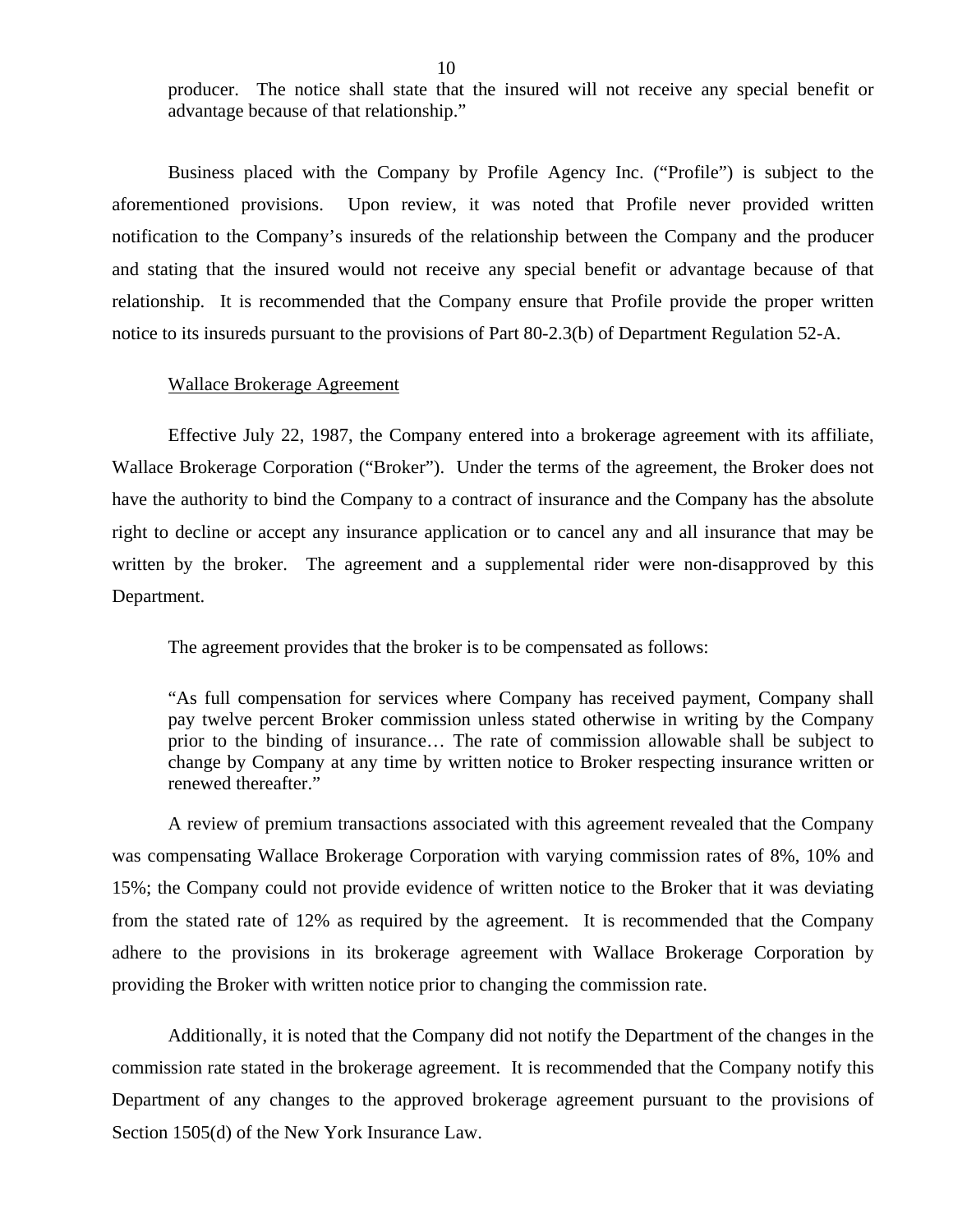## E. Abandoned Property Law

Section 1316 of the New York Abandoned Property Law requires insurance companies to report to the comptroller's office annually on or before April 1 any properties that are deemed abandoned and have not been claimed for a three-year period. This filing is required by all companies regardless of whether or not they have any abandoned property to report.

The Company's abandoned property reports for the period of this examination were all filed on a timely basis pursuant to the provisions of Section 1316 of the New York Abandoned Property Law, except for the year ended 2004. The Company was not in compliance with Sections 1316(3) of the New York Abandoned Property Law in regard to publication of its abandoned property for the county of Nassau, New York. Section 1316(3) of the New York Abandoned Property Law requires that within thirty days following the filing of the report of abandoned property with the comptroller the insurer must cause to be published a list of such abandoned property in at least one newspaper published in the county of the state in which is located the last-known address of the holder of a policy under which such abandoned property is payable.

It is recommended that the Company comply with Section 1316(3) of the New York Abandoned Property Law and publish its unclaimed property in the County of Nassau, New York.

## F. Significant Operating Ratios

The following ratios have been computed as of December 31, 2004, based upon the results of this examination:

| Net premiums written to<br>surplus as regard policyholders                                   | 2.46 to 1 |
|----------------------------------------------------------------------------------------------|-----------|
| Liabilities to liquid assets (cash and<br>invested assets less investments in<br>affiliates) | 87%       |
| Premiums in course of collection to<br>surplus as regards policyholders                      | 18%       |

All of the above ratios fall within the benchmark ranges set forth in the Insurance Regulatory Information System of the National Association of Insurance Commissioners.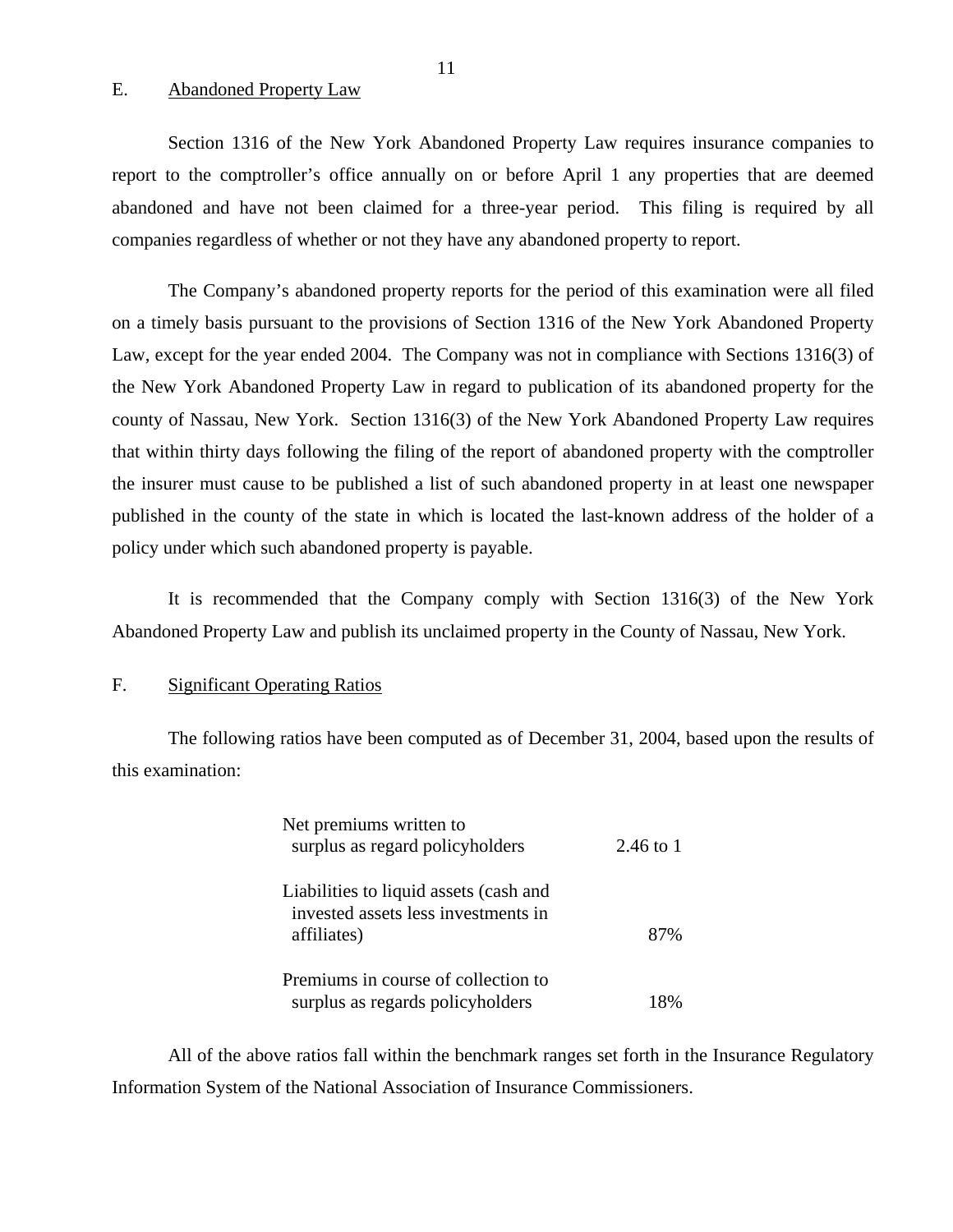The underwriting ratios presented below are on an earned/incurred basis and encompass the five-year period covered by this examination:

|                                              | Amounts      | Ratios  |
|----------------------------------------------|--------------|---------|
| Losses and loss adjustment expenses incurred | \$61,528,153 | 73.39%  |
| Other underwriting expenses incurred         | 29,362,316   | 35.02   |
| Net underwriting loss                        | (7,057,955)  | (8.41)  |
| Premiums earned                              | \$83,832,514 | 100.00% |

#### G. Accounts and Records

#### (i) Investments

As of the examination date, the Company held an investment in a call option on HFRX Global Hedge Fund Index. Pursuant to Section 1410(b)(2) of the New York Insurance Law, an insurer may only use derivative instruments to engage in hedging transactions, replication transactions, and for certain limited income generation transactions (selling a covered call). The purchase of a call option for speculative purposes is not permitted pursuant to Section 1410(b)(2) of the New York Insurance Law. No examination change is included in this report for this non-permitted transaction due to immateriality; however, it is recommended that the Company divest itself of the prohibited investment and refrain from investing in prohibited derivative transactions pursuant to Section 1410(b)(2) of the New York Insurance Law.

Additionally, it was noted that the investment was entered into without the formal review and approval of the Company's board of directors. Pursuant to Section 1410(b)(3)(A) of the New York Insurance Law, before entering into any derivative transactions, the board of directors of the insurer or a committee thereof charged with the responsibility for supervising investments shall authorize such transactions.

Further, the Company does not have an approved derivative use plan on file with this Department. Pursuant to Section 1410(b)(3)(A) of the New York Insurance Law and Part 178(a)(1) of Department Regulation 163, an insurer may not invest in derivative transactions without a derivative use plan, approved by its board of directors and by this Department.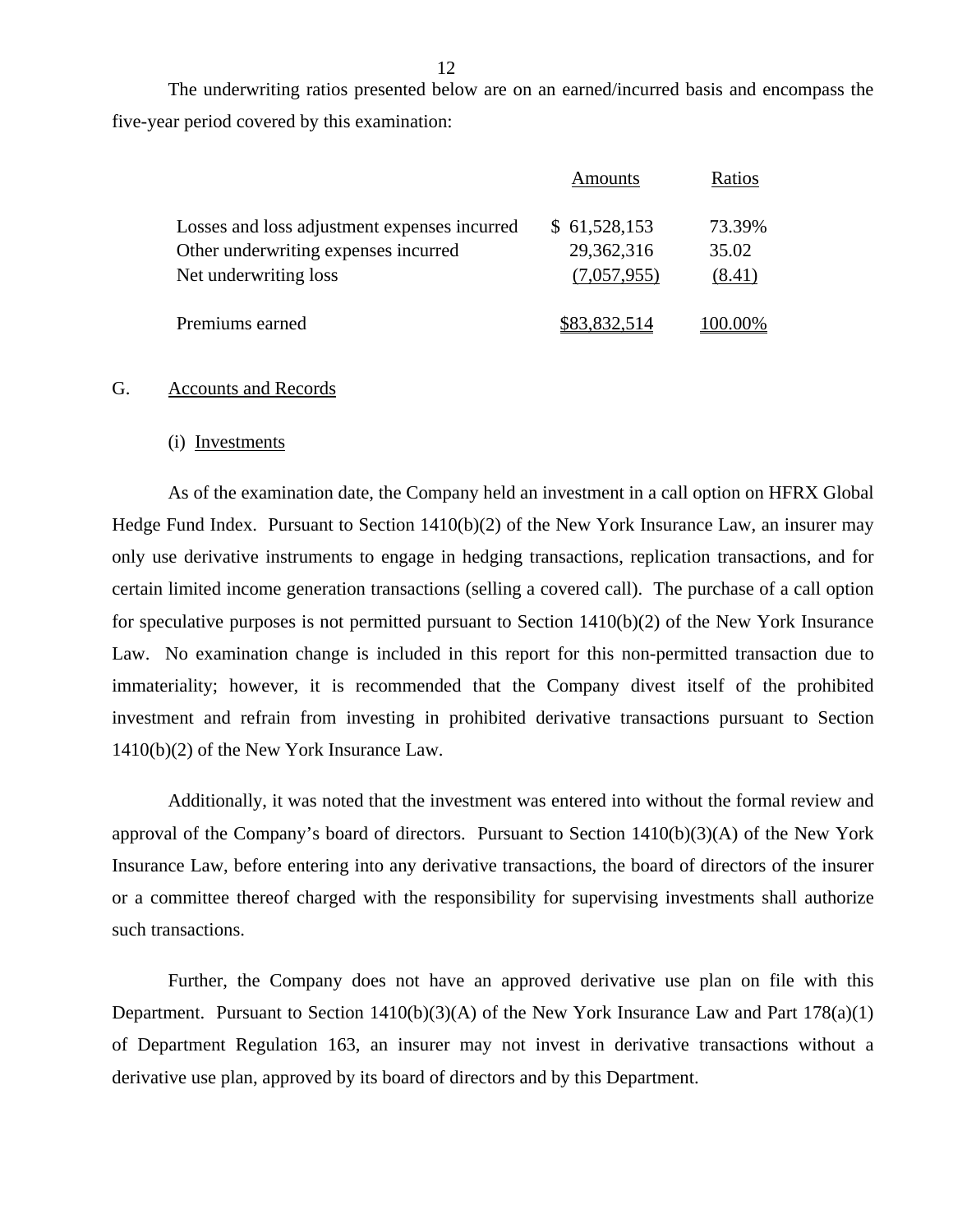It is recommended that the Company refrain from investing in derivative transactions without the approval of its board of directors and without an approved derivative use plan pursuant to Section 1410(b)(3)(A) of the New York Insurance Law and Part 178(a)(1) of Department Regulation 163.

It was also noted that this investment was not held by any of the Company's securities custodians. It is recommended that the Company hold all of its investments in a custodial account.

#### (ii) Investments – NAIC Securities Valuation Office

The Company indicated in the Notes to Financial Statement in its 2004 annual statement that its financial statements are prepared in conformity with accounting principles prescribed or permitted by the National Association of Insurance Commissioners. During the review of the investment cycle, it was determined that the Company did not follow the NAIC Securities Valuation Manual ("SVO") guidelines for valuing securities for which there was no price available. The manual provides that where a unit price for a security cannot be obtained from a public source, the reporting entity insurance company shall provide the SVO with at least two price quotes from financial institutions acceptable by the SVO. It should also be noted that Section  $1414(g)$  of the New York insurance Law gives the Company the authority with permission of the Superintendent to value its securities in accordance with any applicable method approved by the National Association of Insurance Commissioners.

It is recommended that the Company comply with Section  $1414(g)$  of the New York Insurance Law and value its securities in accordance with the guidelines established by the National Association of Insurance Commissioners.

## (iii) Annual Statement Reporting

In response to Note 8 (Derivative Instruments) of the Notes to Financial Statements contained in its 2004 annual statement, the Company responded "none." It is noted that the Company's investment in a call option on HFRX Global Hedge Fund Index represented a derivative instrument and should have been disclosed in the Note.

It is recommended that the Company accurately complete Note 8 of the Notes to Financial Statement in its future filed annual statements.

13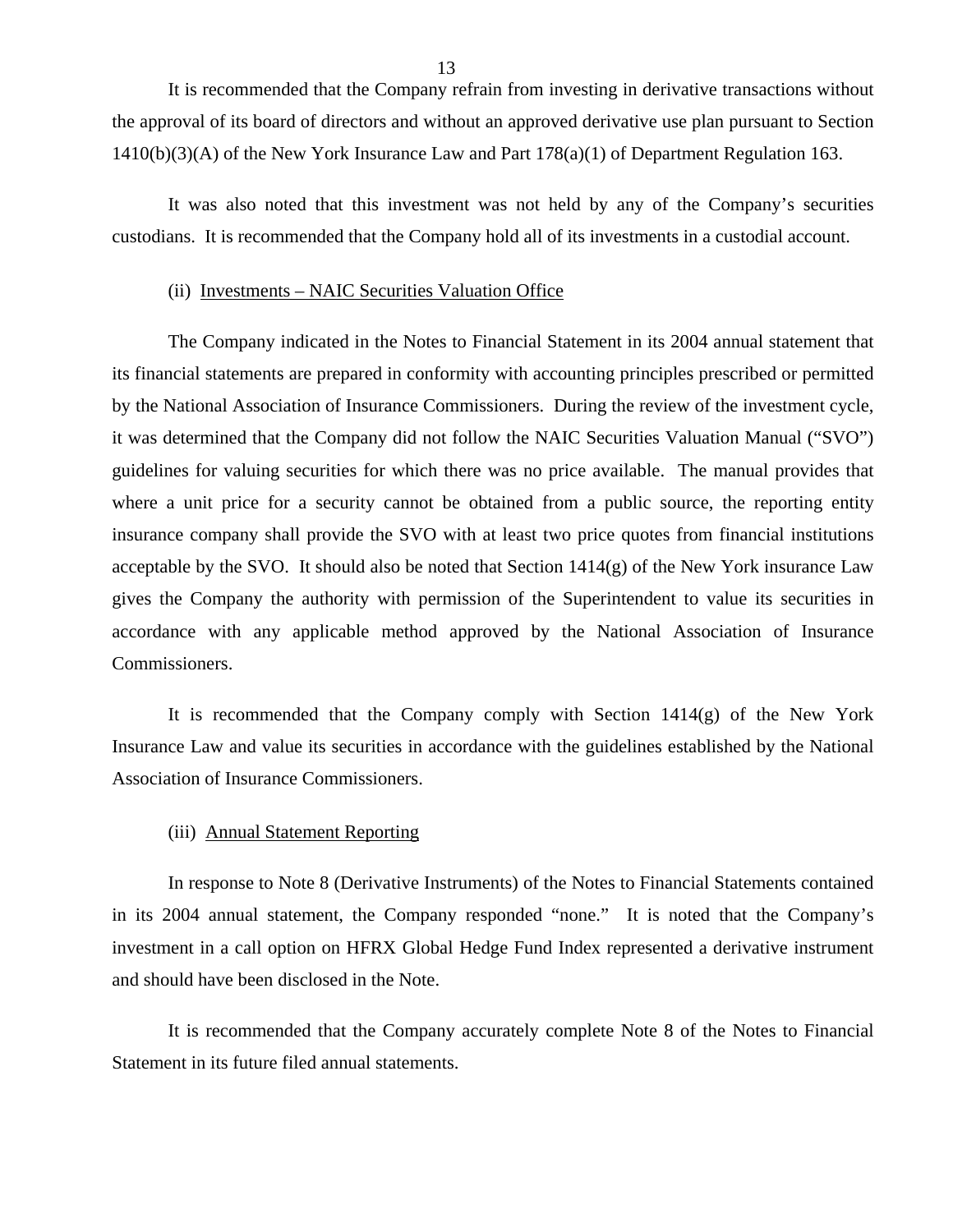In response to Note 10 (Information Concerning Parent, Subsidiaries and Affiliates) of the Notes to Financial Statements contained in its 2004 annual statement, the Company responded "none." Pursuant to the National Association of Insurance Commissioners annual statement instructions, this note should include disclosures of all material related party transactions, including a description of any intercompany agreements and the nature of the control relationship among the Company and its parent, subsidiaries and affiliates.

It is recommended that the Company accurately complete Note 10 of the Notes to Financial Statement in its future filed annual statements.

## (iv) Authorized Signatures

Upon review of the Company's internal control procedures regarding the issuance of checks, it was noted that the threshold at which a second signature is required for payments to policyholders and vendors is \$25,000. The \$25,000 threshold for payments to policyholders is acceptable; however, as a prudent business practice, the \$25,000 threshold for requiring a second signature for payments to vendors is deemed to be too high. In order to safeguard the assets of the Company and provide a secure internal control environment, it is recommended that the Company amend its threshold for requiring two signatures on checks written to vendors from \$25,000 to no more than \$10,000.

## (v) Department Regulation 30 – Classification of expenses

A review of the Company's compliance with Department Regulation 30, Part 105 and Statements of Statutory Accounting Principles of the Accounting and Procedures Manual ("SSAP") No. 70 was performed as part of this examination review. The captioned Regulation and SSAP established uniform expense allocation rules to classify expenses within prescribed principal grouping.

Based upon the examiner's review, it appears that the Company incorrectly classified unrelated expenses such as computer services and the rental of postage equipment to the postage, telephone and telegraph expense category.

It is recommended that the Company comply with Department Regulation 30, Part 105 and classify only postage, telephone and telegraph expenses as it relates to this category.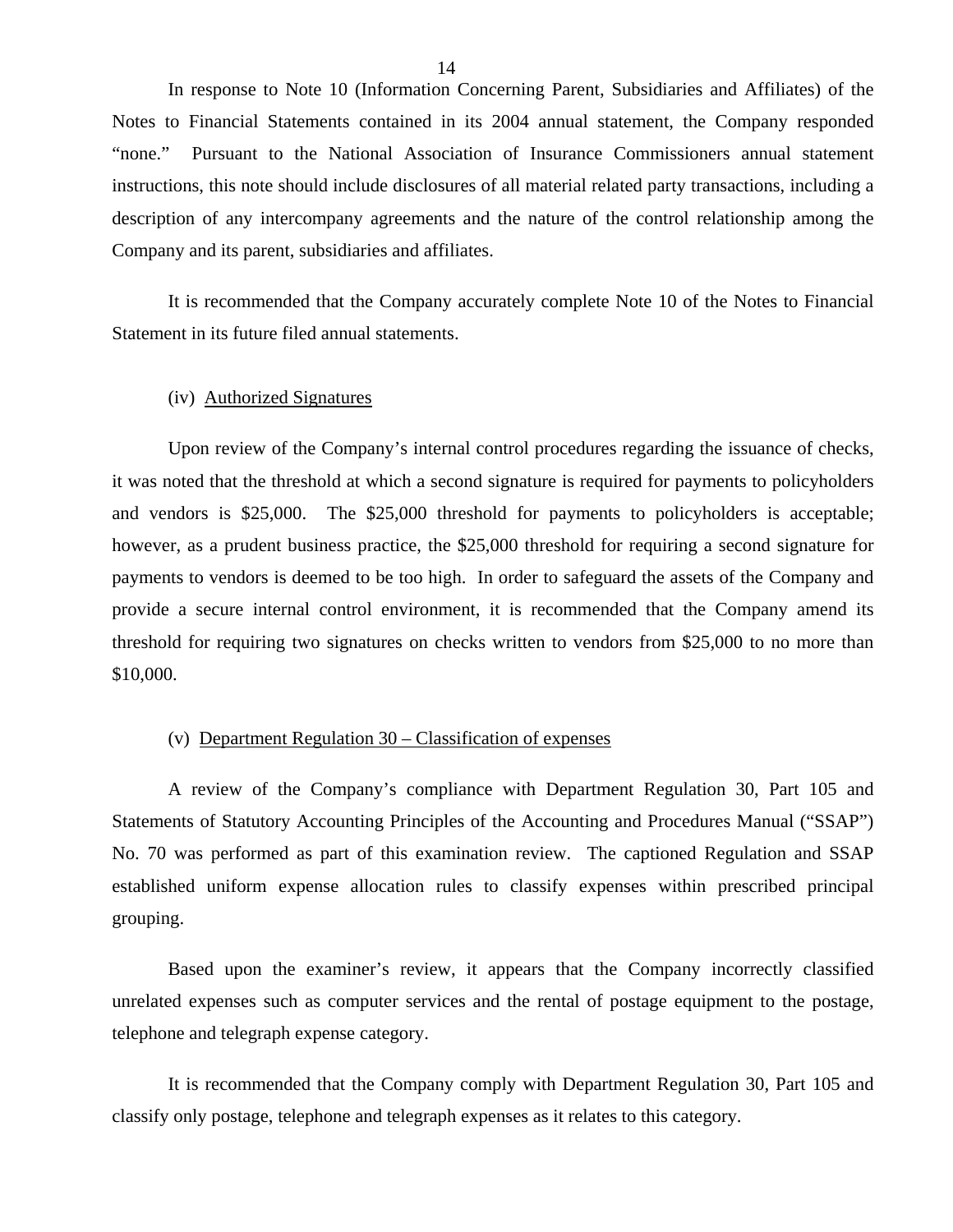A review of the Company's uncollected premiums and agents' balances in the course of collection indicated that the Company was not determining its non-admitted amounts in accordance with Section 1301(a)(11) of the New York New York Insurance Law and SSAP No. 6 of the NAIC Accounting Practices and Procedures Manual. It was noted that the Company was using its third quarter-ended statement date to determine its non–admitted asset instead of its annual statement date.

The use of the third quarter-ended statement date to determine its not-admitted asset did not cause a material difference and no examination change is included in this report; however, it is recommended that the Company comply with Section 1301(a)(11) of the New York Insurance Law and SSAP No. 6 to determine its non-admitted asset for uncollected premiums and agents' balances in the course of collection.

#### (vii) Electronic Data Processing

A review of the Company's electronic data processing equipment account revealed that the admitted asset reported by the Company included certain non-operating system software items. Pursuant to Section 1301(a)(18) of the New York Insurance Law, an insurer may only report an admitted asset for "electronic data processing apparatus and related equipment constituting a data processing, record keeping, or accounting system if the cost of each such system is fifty thousand dollars or more." Further, Part 83.4(c)(3)(i) of Department Regulation 172 provides that "nonoperating system software shall be nonadmitted."

No examination change is included in this report for the disallowance of non-operating system software due to immateriality; however, it is recommended that the Company non-admit all nonoperating system software pursuant to the provisions of Section  $1301(a)(18)$  of the New York Insurance Law and Part 83.4(c)(3)(i) of Department Regulation 172.

<sup>(</sup>vi) Uncollected Premiums and Agents' Balances in the Course of Collection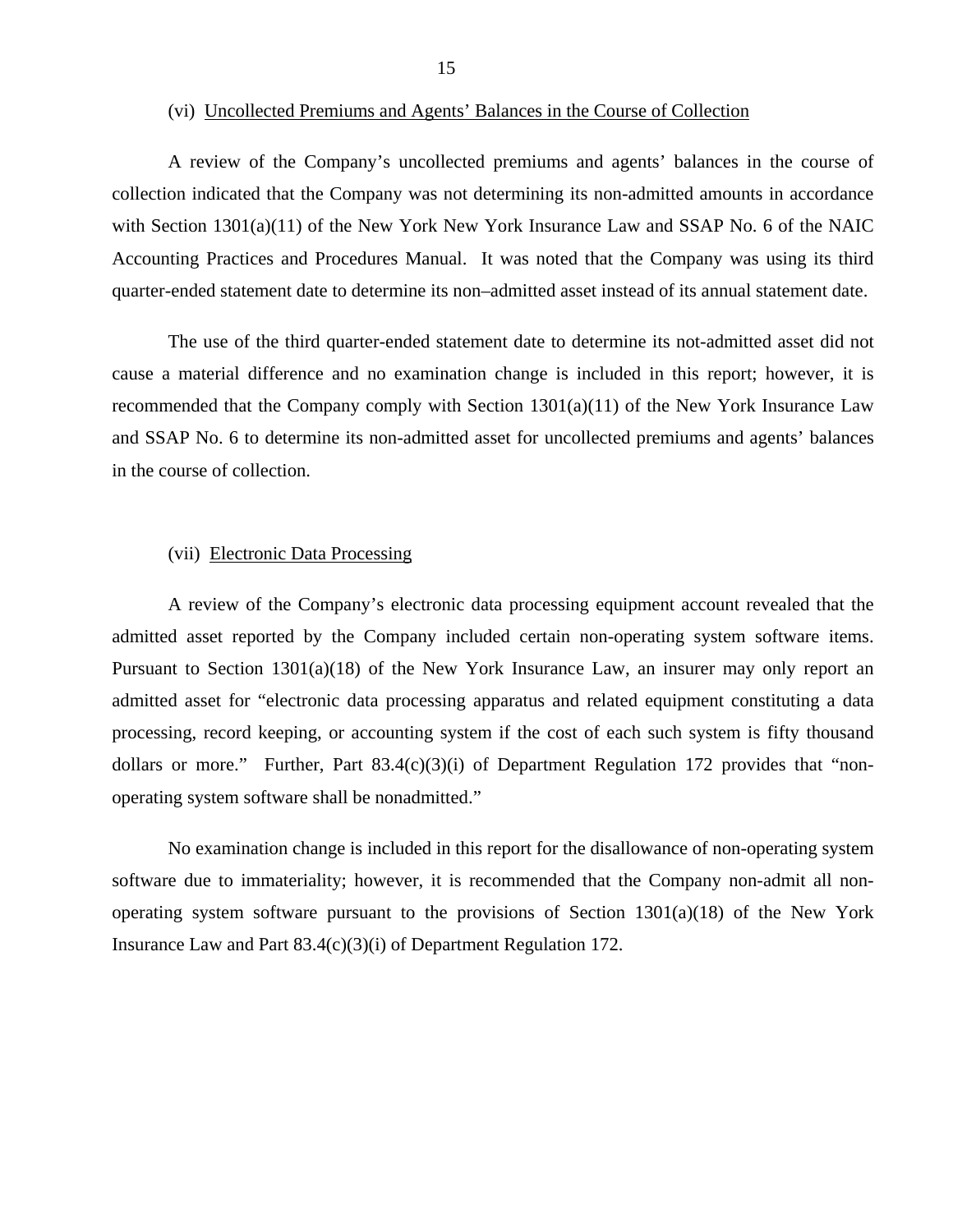## <span id="page-17-0"></span>H. Custodian Agreement

As of the examination date, the Company's securities were held with two banks, Bank of New York and Citibank. Two securities, both State of Israel bonds, were held with the Bank of New York without the benefit of a custodial agreement.

It is recommended that the Company enter into a custodial agreement with the Bank of New York which complies with the provisions prescribed in the National Association of Insurance Commissioners Financial Condition Examiners Handbook.

As of the examination date, the securities held with Citibank were secured pursuant to a custodial agreement. A review of the custodial agreement revealed that it was lacking the following safeguarding provisions prescribed in the National Association of Insurance Commissioners Financial Condition Examiners Handbook, Part 1, Section IV.J:

- 1. The custodian is obligated to indemnify the insurance company for any insurance company's loss of securities in the custody, except that, unless domiciliary state law, regulation, or administrative action otherwise require a stricter standard (Section 2.b. sets forth an example of such a stricter standard), the bank or trust company shall not be so obligated to the extent that such loss was caused by other than the negligence or dishonesty of the custodian.
- 2. If domiciliary state law, regulation, or administrative action requires a stricter standard of liability for custodians of insurance company securities than that set forth in Section 2.a., then such stricter standard shall apply.
- 3. In the event of a loss of the securities for which the custodian is obligated to indemnify the insurance company, the securities shall be promptly replaced or the value of the securities and the value of any loss of rights or privileges resulting from said loss of securities shall be promptly replaced.
- 4. The custodian shall not be liable for any failure to take any action required to be taken hereunder in the event and to the extent that the taking of such action is prevented or delayed by war(whether declared or not and including existing wars), revolution, insurrection, riot, civil commotion, act of God, accident, fire, explosions, stoppage of labor, strikes or other differences with employees, laws, regulations, orders or other acts of any governmental authority, or any other cause whatever beyond its reasonable control.
- 5. In the event that the custodian gains entry in a clearing corporation through an agent, there should be a written agreement between the custodian and the agent that the agent shall be subjected to the same liability for loss of securities as the custodian. If the agent is governed by laws that differ from the regulation of the custodian, the Commissioner of Insurance of the state of domicile may accept a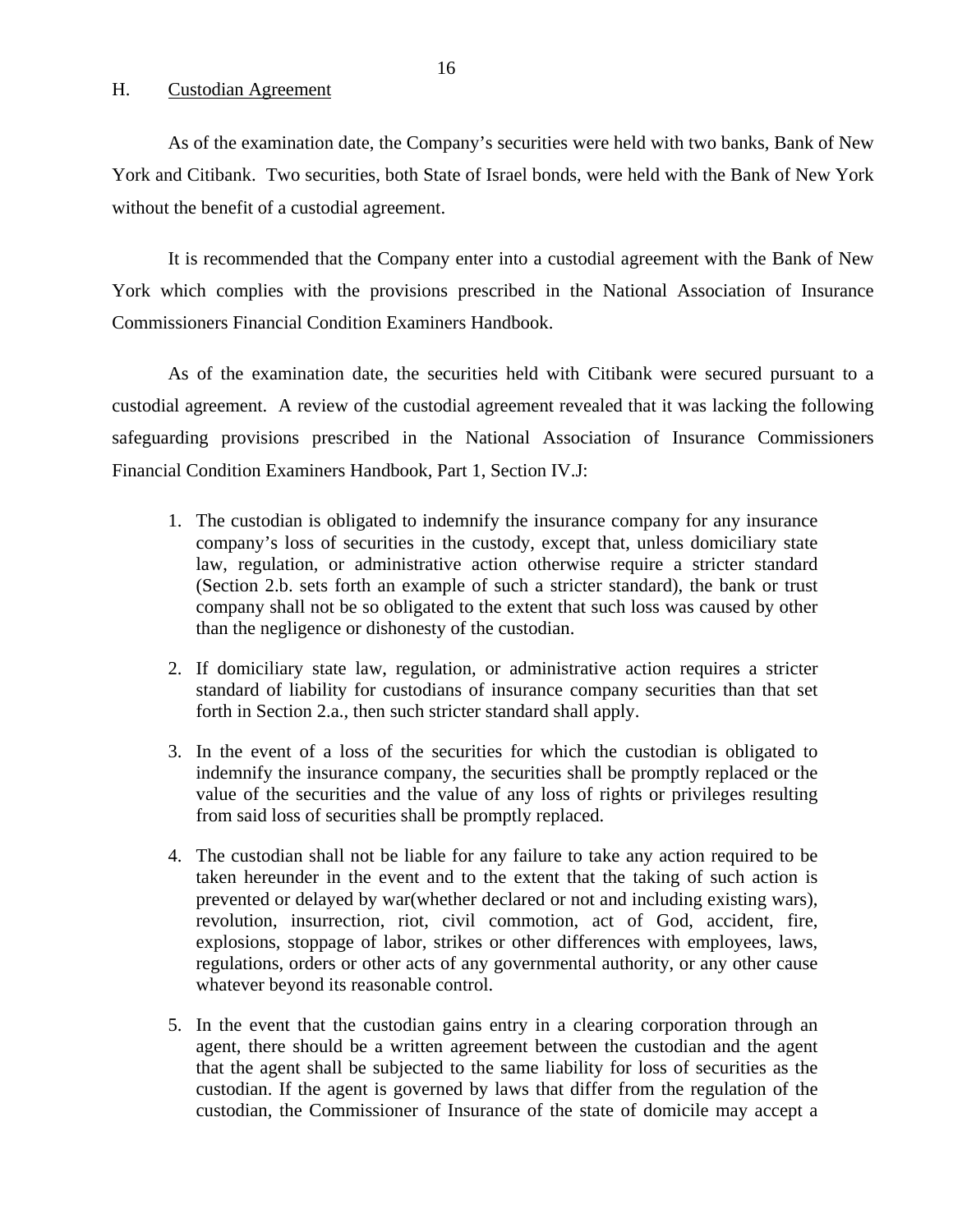standard of liability applicable to the agent that is different from the standard liability.

- 6. During regular business hours, and upon reasonable notice, an officer or employee of the insurance company, an independent accountant selected by the insurance company and a representative of an appropriate regulatory body shall be entitled to examine, on the premises of the custodian, its records relating to securities, if the custodian is given a written instructions to that effect from an authorized officer of the insurance company.
- 7. The custodian shall provide, upon written request from a regulator or an authorized officer of the insurance company, the appropriate affidavits, with respect to the insurance company's securities held by the custodian.
- 8. The custodian shall secure and maintain insurance protection in an adequate amount.

It is recommended that the Company amend its custodial agreement to include provisions pursuant to the National Association of Insurance Commissioners Financial Condition Examiners Handbook guidelines in order to ensure the necessary safeguard of its assets.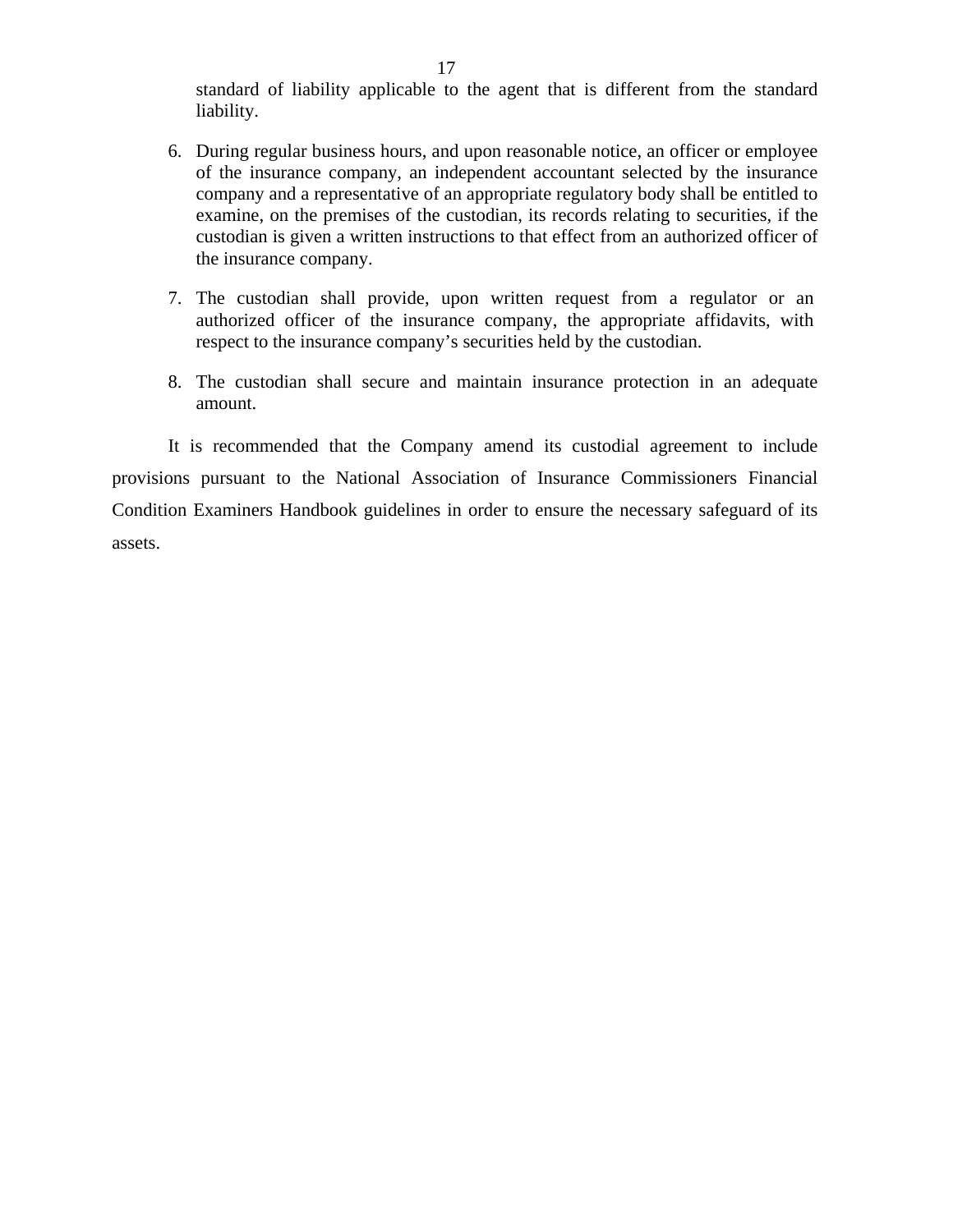## 18 **3. FINANCIAL STATEMENTS**

# A Balance Sheet

The following shows the assets, liabilities and surplus as regards policyholders as of December 31, 2004 as determined by this examination and as reported by the Company:

|                                                    | Ledger       | Not-Admitted         | Admitted      |
|----------------------------------------------------|--------------|----------------------|---------------|
| <b>Assets</b>                                      | Assets       | <b>Assets</b>        | <b>Assets</b> |
| <b>Bonds</b>                                       | \$16,051,987 | \$<br>$\overline{0}$ | \$16,051,987  |
| Preferred stocks                                   | 208,680      |                      | 208,680       |
| Common stocks                                      | 898,920      |                      | 898,920       |
| Cash and short-term investments                    | 2,521,400    |                      | 2,521,400     |
| Other invested assets                              | 90,344       |                      | 90,344        |
| Investment income due and accrued                  | 176,639      |                      | 176,639       |
| Uncollected premiums and agents' balances in the   |              |                      |               |
| course of collection                               | 1,636,748    | 270,000              | 1,366,748     |
| Deferred premiums, agents' balances and            |              |                      |               |
| installments booked but deferred and not yet due   | 6,546,992    |                      | 6,546,992     |
| Amounts recoverable from reinsurer                 | 2,268,816    |                      | 2,268,816     |
| Current federal and foreign income tax recoverable |              |                      |               |
| and interest thereon                               | 182,801      |                      | 182,801       |
| Net deferred tax asset                             | 681,161      |                      | 681,161       |
| Electronic data processing equipment               | 178,110      |                      | 178,110       |
| Furniture and equipment, including health care     |              |                      |               |
| delivery asset                                     | 21,785       | 21,785               |               |
| Deposits with bureaus and others                   | 3,300        | 3,300                |               |
| Pooling income receivable                          | 216,678      |                      | 216,678       |
| <b>Total assets</b>                                | \$31,684,361 | <u>\$295,085</u>     | \$31,389,276  |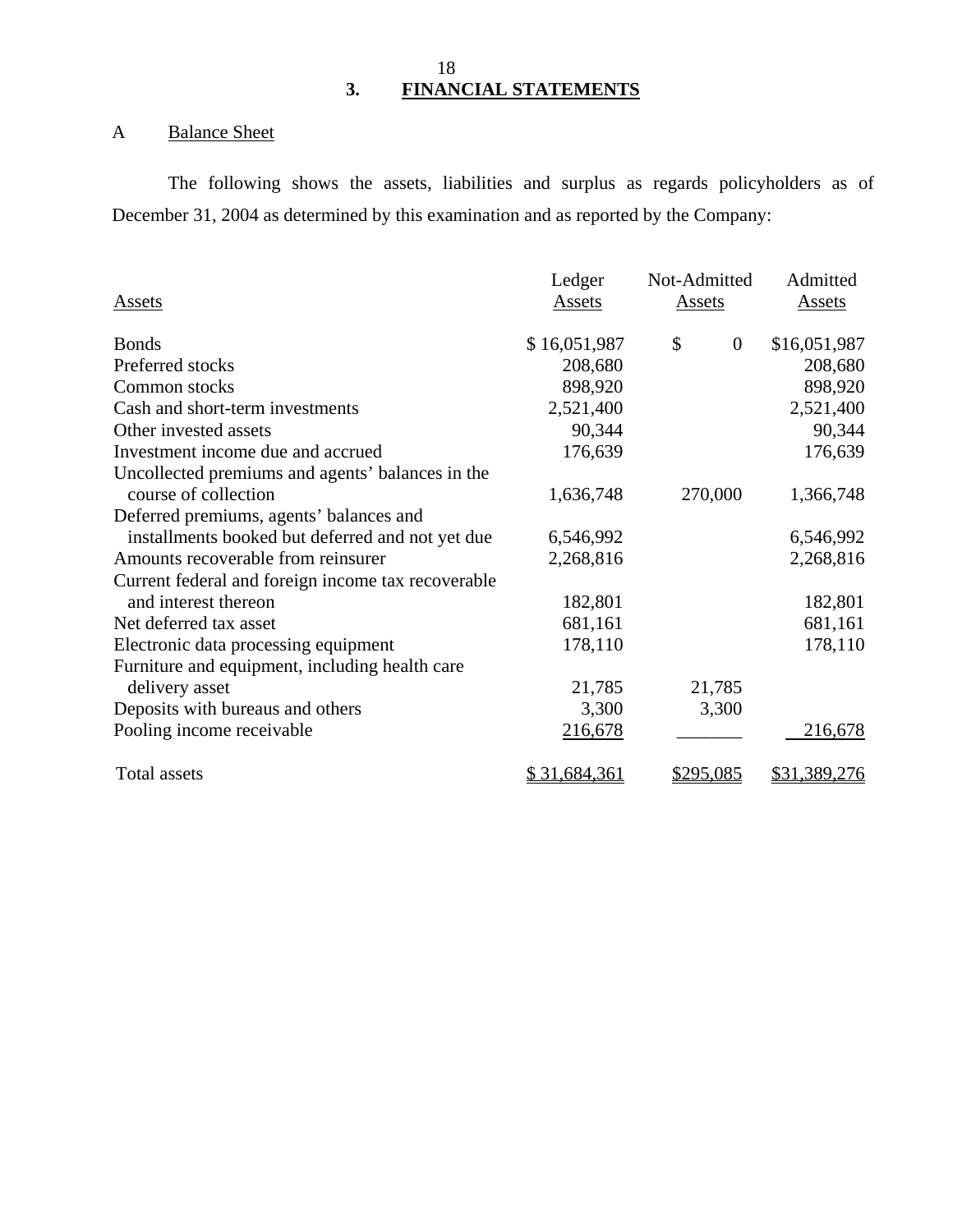## Liabilities, Surplus and Other Funds

| Losses and loss adjustment expenses                             |           | \$14,302,629 |
|-----------------------------------------------------------------|-----------|--------------|
| Other expenses (excluding taxes, licenses and fees)             |           | 83,933       |
| Unearned premiums                                               |           | 8,979,749    |
| Ceding reinsurance premiums payable (net of ceding commissions) |           | 529,374      |
| Amounts withheld or retained by company for account of others   |           | 823          |
| <b>Total liabilities</b>                                        |           | \$23,896,508 |
| Surplus and Other Funds                                         |           |              |
| Common capital stock                                            | \$350,000 |              |
| Gross paid in and contributed surplus                           | 490,000   |              |
| Unassigned funds (surplus)                                      | 6,652,768 |              |
| Surplus as regards policyholders                                |           | \$7,492,768  |
| Total liabilities, surplus and other funds                      |           | \$31,389,276 |

NOTE: The Company has never been audited by the Internal Revenue Services ("IRS"). Any potential exposure of the Company to any income tax assessment that may arise as a result of an IRS audit has not been established herein.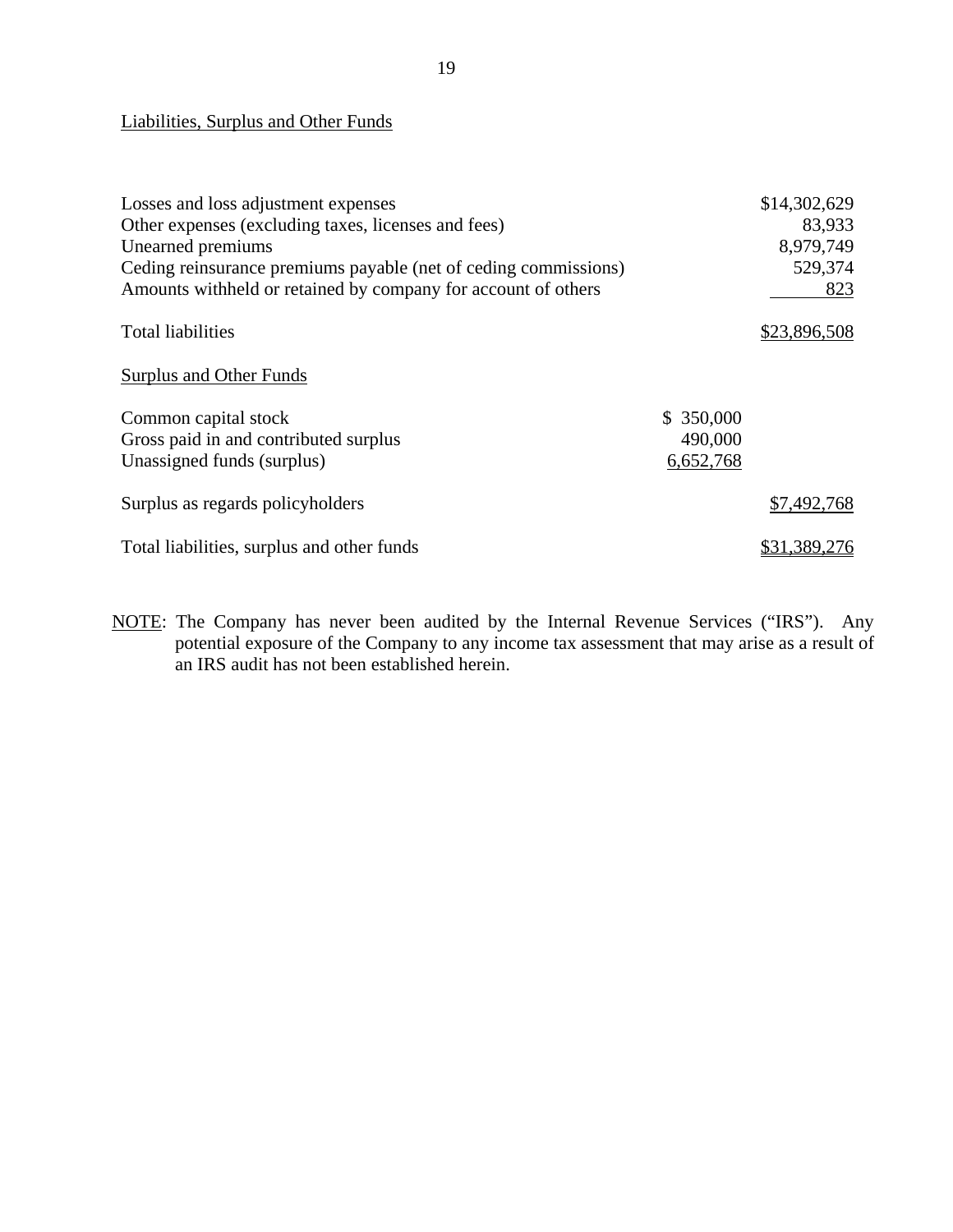## <span id="page-21-0"></span>B. Underwriting and Investment Exhibit

Surplus as regards policyholders increased \$1,748,976 during the five-year examination period January 1, 2000 through December 31, 2004 detailed as follows:

| <b>Underwriting Income</b>                                                                                                                                |                                                    |               |
|-----------------------------------------------------------------------------------------------------------------------------------------------------------|----------------------------------------------------|---------------|
| Premiums earned                                                                                                                                           |                                                    | \$83,832,514  |
| Deductions:<br>Losses and loss adjustment expenses incurred<br>Other underwriting expenses incurred                                                       | \$61,528,153<br>29,362,316                         |               |
| Total underwriting deductions                                                                                                                             |                                                    | 90,890,469    |
| Net underwriting gain or (loss)                                                                                                                           |                                                    | \$(7,057,955) |
| <b>Investment Income</b>                                                                                                                                  |                                                    |               |
| Net investment income earned<br>Net realized capital gain                                                                                                 | \$3,452,069<br>(257,611)                           |               |
| Net investment gain or (loss)                                                                                                                             |                                                    | 3,194,458     |
| Other Income                                                                                                                                              |                                                    |               |
| Net gain or (loss) from agents' or premium balances charged off<br>Finance and service charges not included in premiums<br>Grant income<br>Pooling income | \$(1,945,664)<br>6,793,798<br>150,000<br>2,977,837 |               |
| Total other income                                                                                                                                        |                                                    | 7,975,971     |
| Net income before federal and foreign income taxes                                                                                                        |                                                    | \$4,112,474   |
| Federal and foreign income taxes incurred                                                                                                                 |                                                    | (1,268,969)   |
| Net Income                                                                                                                                                |                                                    | \$2,843,505   |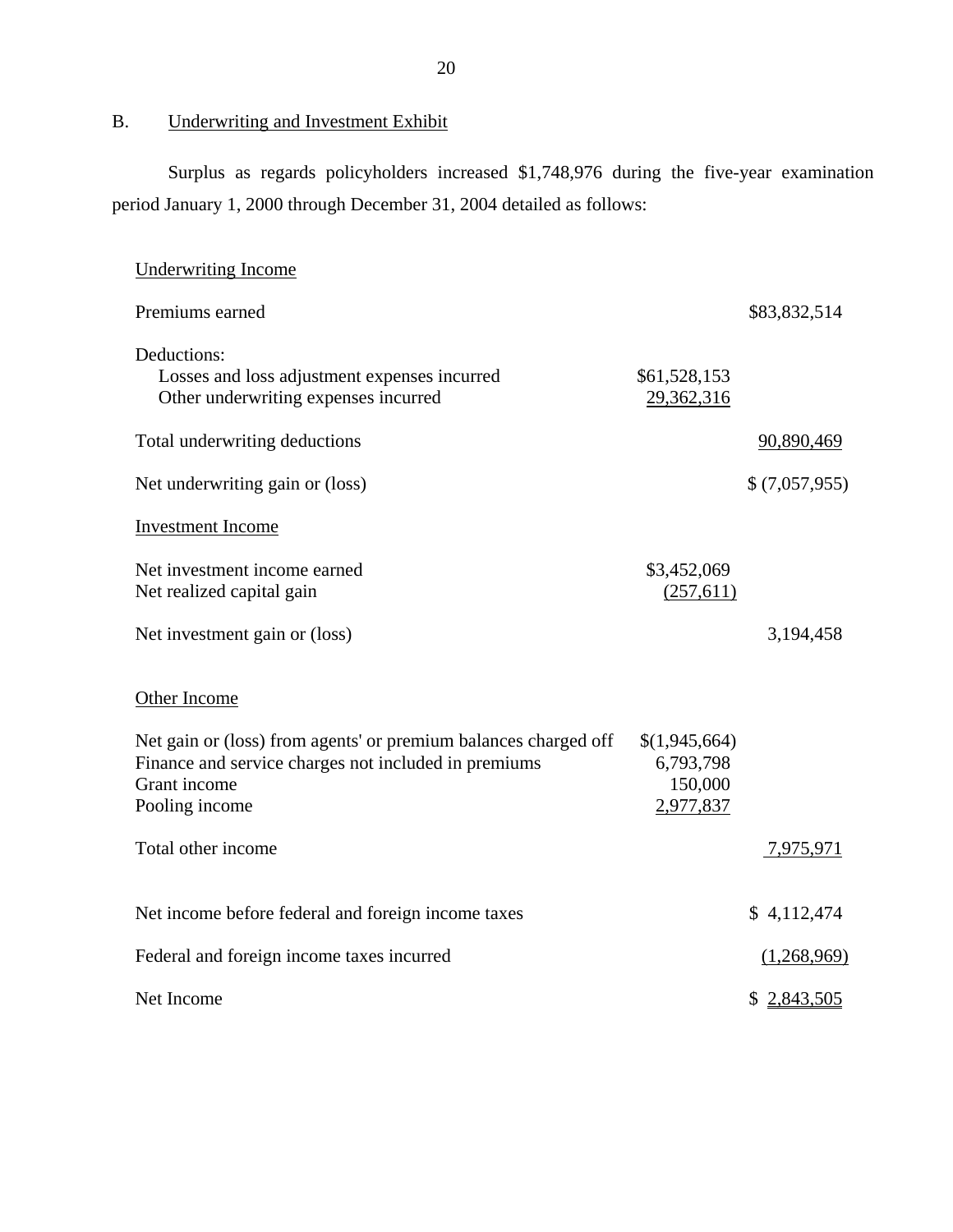## C. Capital and Surplus Account

| Surplus as regards policyholders per report on<br>examination as of December 31, 1999 |                         | \$5,743,792          |
|---------------------------------------------------------------------------------------|-------------------------|----------------------|
|                                                                                       | Gains in<br>Surplus     | Losses in<br>Surplus |
| Net income                                                                            | \$2,483,505             |                      |
| Net unrealized capital gains or (losses)                                              |                         | \$241,246            |
| Change in net deferred income tax                                                     | 681,161                 |                      |
| Change in nonadmitted assets                                                          | 40,556                  |                      |
| Dividends to stockholders                                                             |                         | 1,575,000            |
| Total gains and losses                                                                | \$3,565,222 \$1,816,246 |                      |
| Net increase (decrease) in surplus                                                    |                         | 1,748,976            |
| Surplus as regards policyholders per report on                                        |                         |                      |
| examination as of December 31, 2004                                                   |                         | \$7,492,768          |

## **4. LOSSES AND LOSS ADJUSTMENT EXPENSES**

The examination liability for the captioned items of \$14,302,629 is the same as the amount reported by the Company as of December 31, 2004. The examination analysis was conducted in accordance with generally accepted actuarial principles and practices and was based on statistical information contained in the Company's internal records and in its filed annual statements.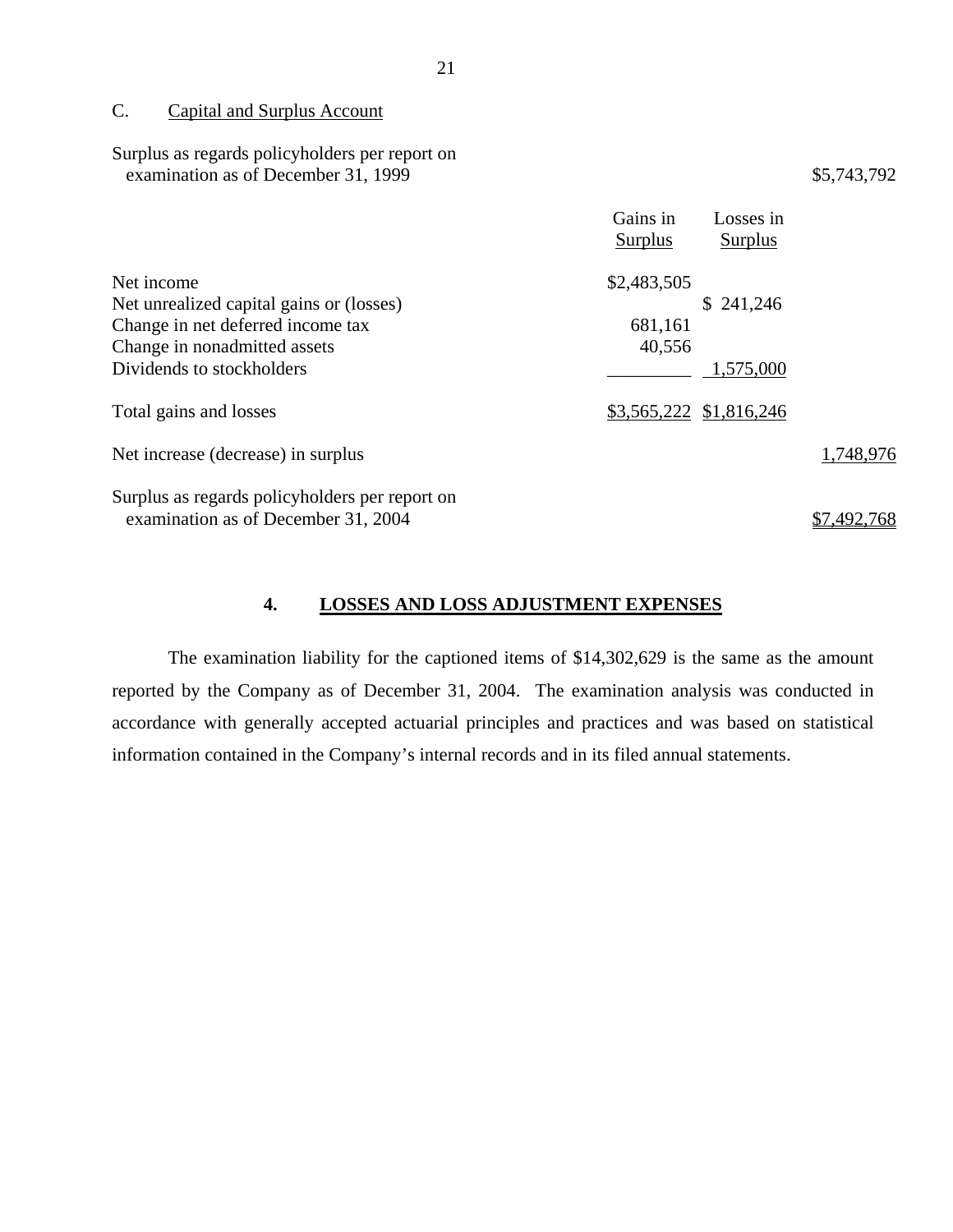## **5. MARKET CONDUCT ACTIVITIES**

<span id="page-23-0"></span>In the course of this examination, a review was made of the manner in which the Company conducts its business and fulfills its contractual obligations to policyholders and claimants. The review was general in nature and is not to be construed to encompass the more precise scope of a market conduct investigation, which is the responsibility of the Market Conduct Unit of the Property Bureau of this Department.

The general review was directed at practices of the Company in the following areas:

- A. Sales and advertising
- B. Claims and complaint handling

No problem areas were encountered.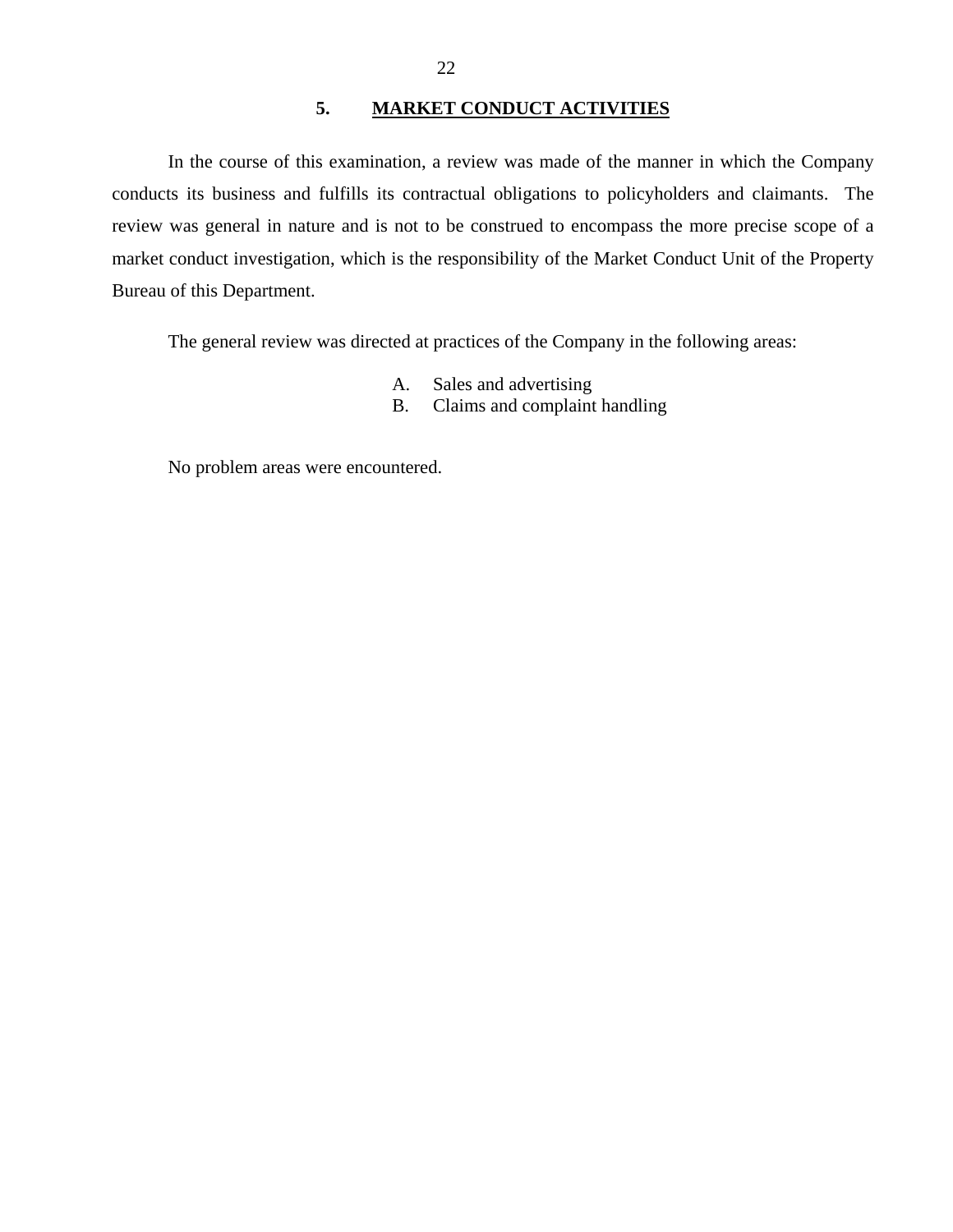The prior report on examination contained three recommendations as follows (page numbers refer to the prior report):

## ITEM PAGE NO.

## A Management

It is recommended that the board members who are unwilling or unable to attend meetings consistently should be asked to resign or be replaced. 5

The Company has complied with this recommendation.

## B Reinsurance

It is recommended that the Company maintain appropriate documentation that demonstrates that its reinsurance agreement transfer risk in accordance with Chapter 22 of the National Association of Insurance Commissioners ("NAIC") Accounting Practices and Procedures Manual. 9

The Company has complied with this recommendation.

## C Authorized Signatures

It is recommended that the board of directors revise the threshold at which checks require two signatures to the \$5,000 level to both properly safeguard the assets of the Company and provide a secure internal control environment. 11

The Company has not complied with this recommendation. A similar recommendation has been made in this report.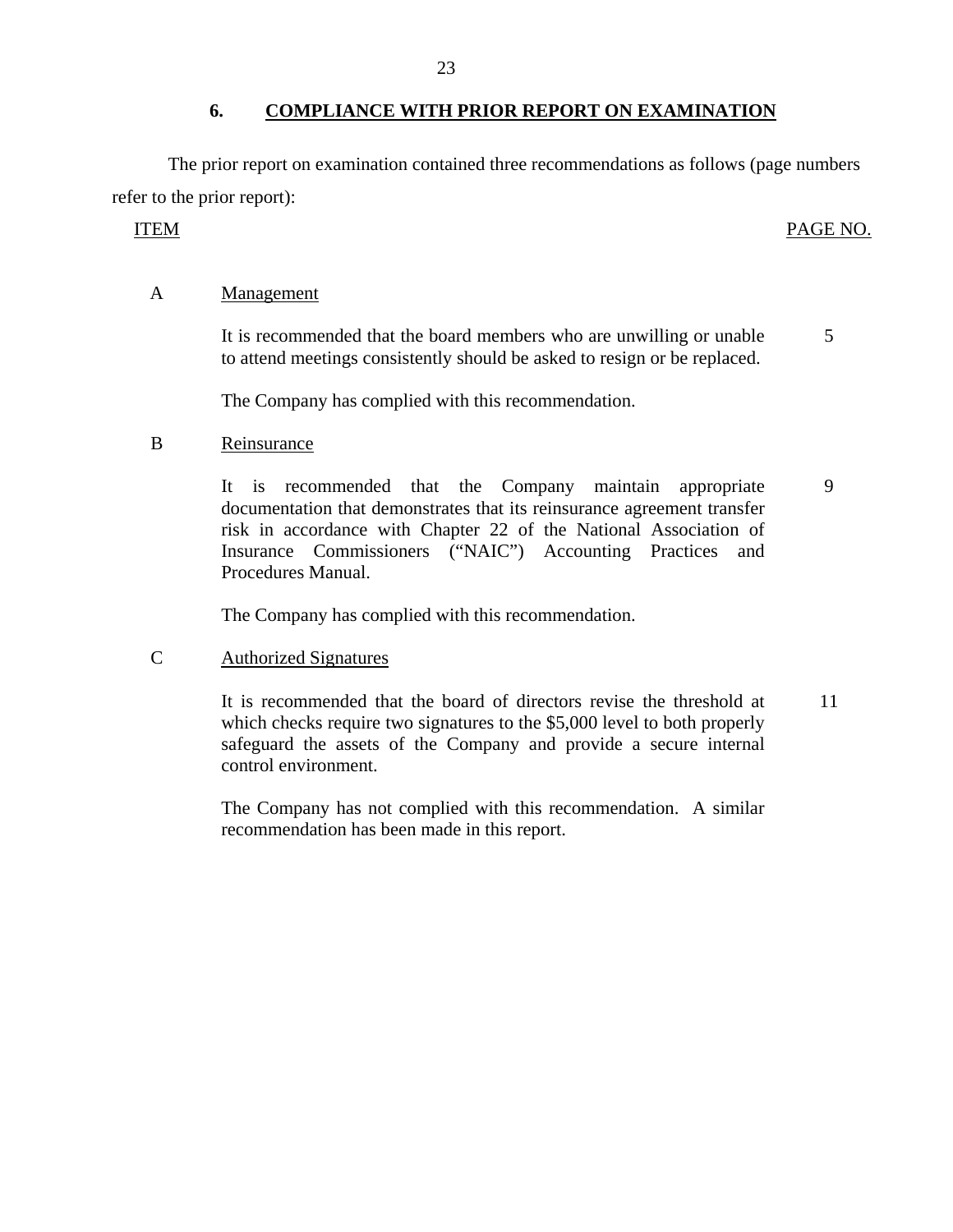# **7. SUMMARY OF COMMENTS AND RECOMMENDATIONS**

## <span id="page-25-0"></span>ITEM

## PAGE NO.

4

## A. Management

- i It is recommended that the Company comply with its charter and by-laws and with Section  $1201(a)(5)(B)(v)$  of the New York Insurance Law by ensuring that it maintains at least thirteen members on its board of directors. The Company advised that the failure to maintain thirteen directors on its board was caused by the death of a couple of directors and that it had made diligent efforts to replace each, as the vacancies occurred, with a qualified candidate. Subsequent to the examination date, the board appointed an additional director to fill the remaining vacancy.
- ii It is recommended that the Company retain statements confirming that each board member has received and read the report on examination pursuant to Section 312(b) of the New York Insurance Law. 5

## B. Reinsurance

It is recommended that the Company amend its reinsurance agreement to include wording which states that in the event of the insolvency of either party to the agreement then offset shall be allowed to the extent permitted by the provisions of Section 7427 of the New York Insurance Law. 7

- C. Holding Company System
- i. It is recommended that the Company ensure that Profile provide the proper written notice to its insureds pursuant to the provisions of Part 80-2.3(b) of Department Regulation 52-A. 10
- ii. It is recommended that the Company adhere to the provisions in its brokerage agreement with Wallace Brokerage Corporation by providing the Broker with written notice prior to changing the commission rate. 10
- iii. It is recommended that the Company notify this Department of any changes to the approved brokerage agreement pursuant to the provisions of Section 1505(d) of the New York Insurance Law. 10
- D. Abandoned Property Law It is recommended that the Company comply with Section 1316(3) of the New York Abandoned Property Law and publish its unclaimed property in the County of Nassau, New York. 11
- E. Accounts and Records

## Investments

i. It is recommended that the Company divest itself of the prohibited investment and refrain from investing in derivative transactions without the approval of its board of directors and without an approved derivative use plan pursuant to Section  $1410(b)(3)(A)$  of the New York Insurance Law and Part  $178(a)(1)$  of 13

24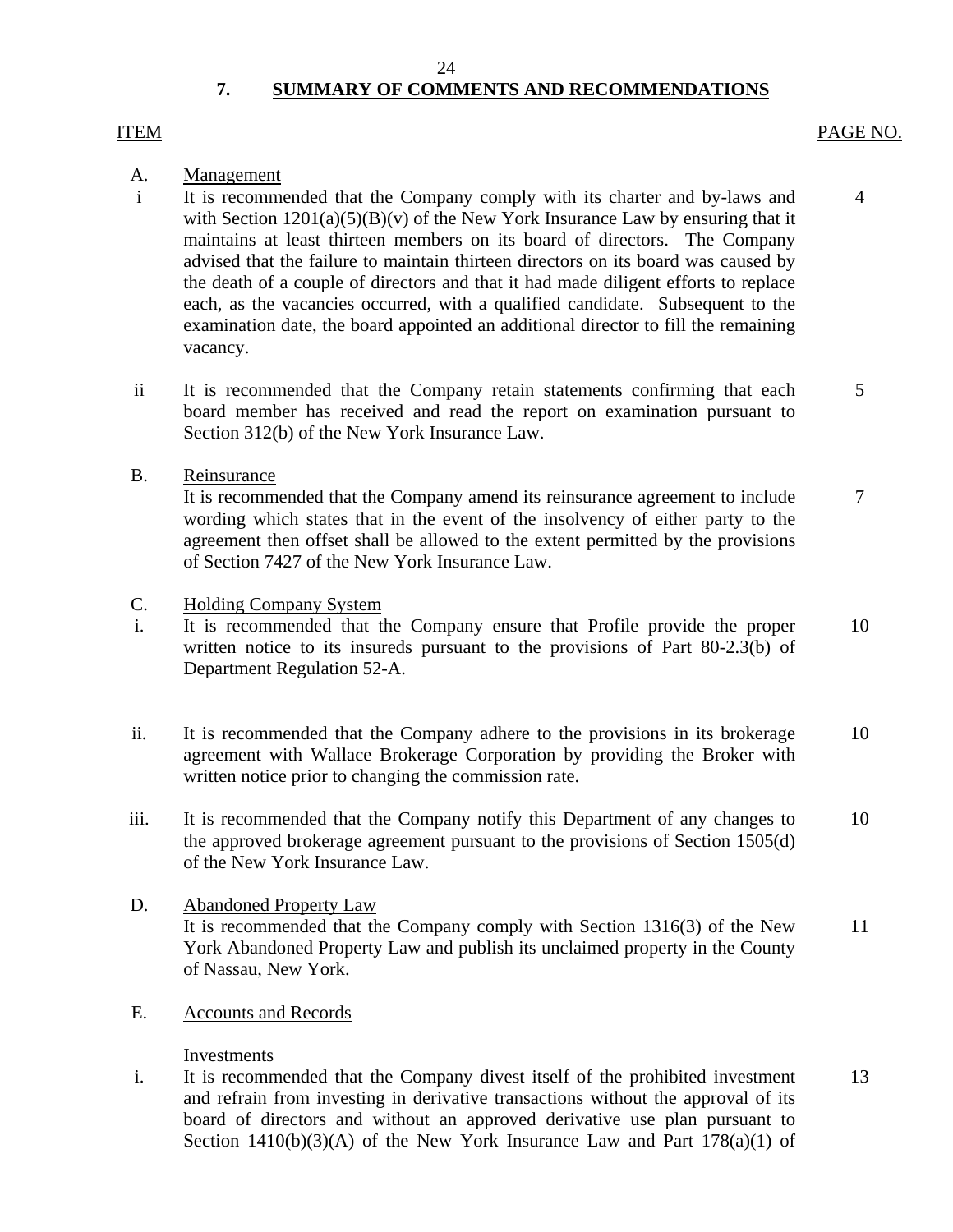# ITEM

PAGE NO.

Department Regulation 163.

| ii.                | It is recommended that the Company hold all of its investments in a custodial<br>account.                                                                                                                                                                                                                       | 13 |
|--------------------|-----------------------------------------------------------------------------------------------------------------------------------------------------------------------------------------------------------------------------------------------------------------------------------------------------------------|----|
|                    | <b>Investments – NAIC Securities Valuation Office</b><br>It is recommended that the Company comply with Section $1414(g)$ of the New<br>York Insurance Law and value its securities in accordance with the guidelines<br>established by the National Association of Insurance Commissioners.                    | 13 |
| i.                 | <b>Annual Statement Reporting</b><br>It is recommended that the Company accurately complete Note 8 of the Notes to<br>Financial Statement in its future filed annual statements.                                                                                                                                | 13 |
| ii.                | It is recommended that the Company accurately complete Note 10 of the Notes to<br>Financial Statement in its future filed annual statements.                                                                                                                                                                    | 14 |
|                    | <b>Authorized Signatures</b><br>It is recommended that the Company amend its threshold for requiring two<br>signatures on checks written to vendors from \$25,000 to no more than \$10,000.                                                                                                                     | 14 |
|                    | Department Regulation 30 – Classification of Expenses<br>It is recommended that the Company comply with Department Regulation 30,<br>Part 105 and classify only postage, telephone and telegraph expenses as it relates<br>to this category.                                                                    | 14 |
|                    | Uncollected Premiums and Agents' Balances in the Course of Collection<br>It is recommended that the Company comply with Section $1301(a)(11)$ of the<br>New York Insurance Law and SSAP No. 6 to determine its non-admitted asset<br>for uncollected premiums and agents' balances in the course of collection. | 15 |
|                    | <b>Electronic Data Processing</b><br>It is recommended that the Company non-admit all non-operating system<br>software pursuant to the provisions of Section $1301(a)(18)$ of the New York<br>Insurance Law and Part 83.4(c)(3)(i) of Department Regulation 172.                                                | 15 |
| $\mathbf{F}$<br>i. | <b>Custodian Agreement</b><br>It is recommended that the Company enter into a custodial agreement with the<br>Bank of New York which complies with the provisions prescribed in the National<br>Association of Insurance Commissioners Financial Condition Examiners<br>Handbook.                               | 16 |
| ii.                | It is recommended that the Company amend its custodial agreement to include<br>provisions pursuant to the National Association of Insurance Commissioners<br>Financial Condition Examiners Handbook guidelines in order to ensure the<br>necessary safeguard of its assets.                                     | 17 |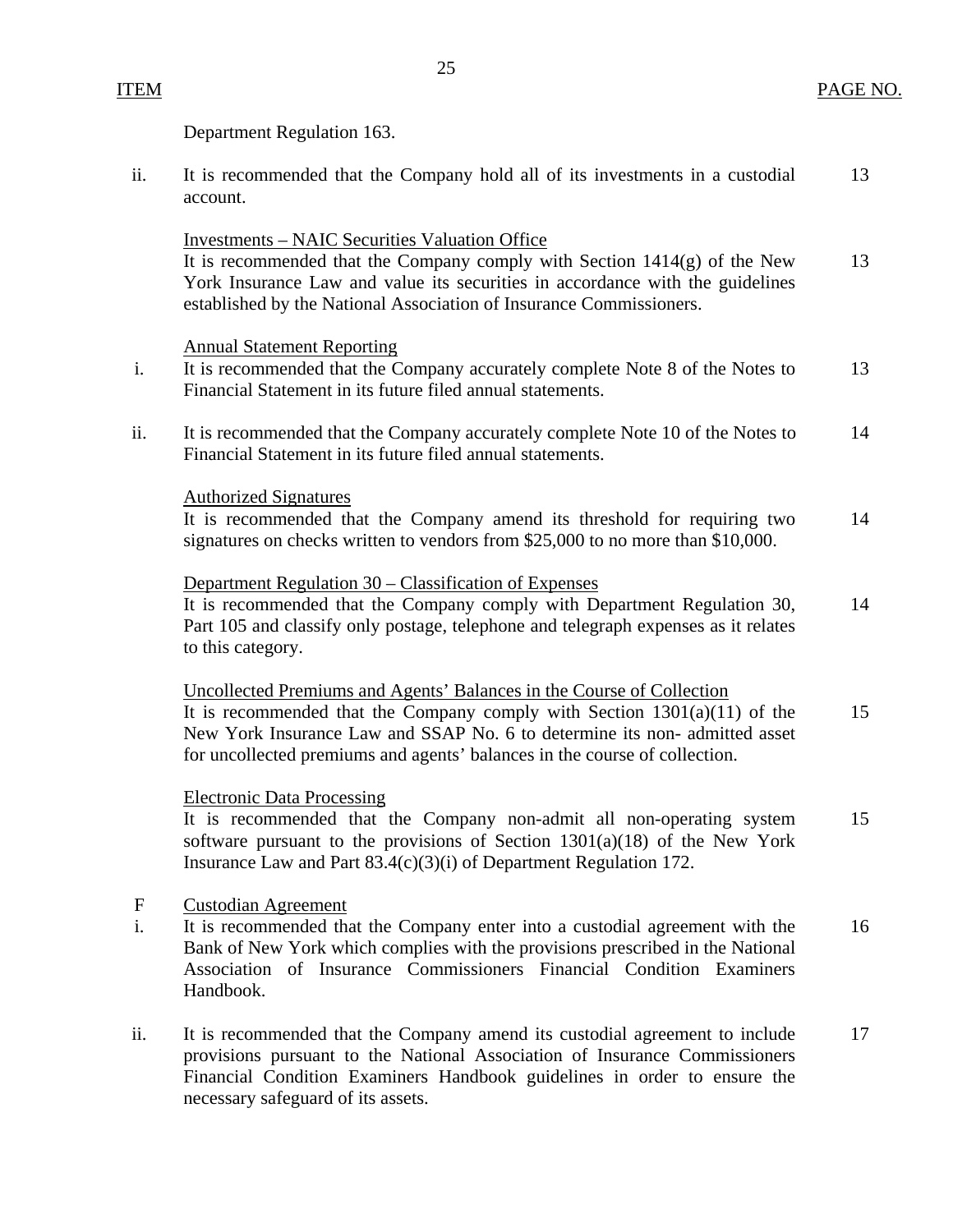Respectfully submitted,

 $\sqrt{S}$ /

 Veronica Duncan-Black, Senior Insurance Examiner

STATE OF NEW YORK ) )SS:  $\mathcal{L}$ COUNTY OF NEW YORK )

VERONICA DUNCAN-BLACK, being duly sworn, deposes and says that the foregoing report,

subscribed to by her, is true to the best of her knowledge and belief.

 $/S/$ Veronica Duncan-Black

Subscribed and sworn to before me

this  $\qquad \qquad$  day of  $\qquad \qquad$  , 2008.